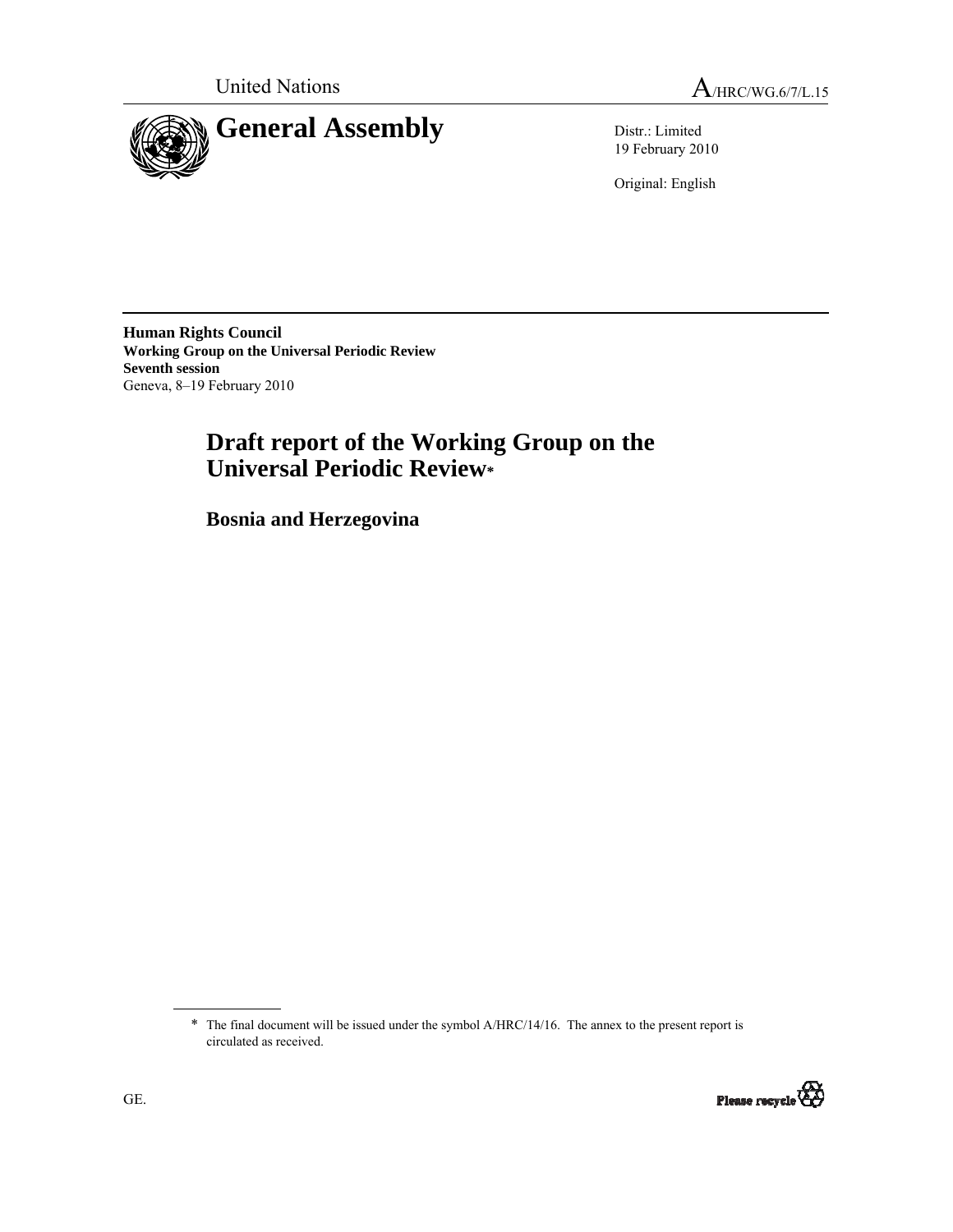## Contents

|       |    |                | Paragraphs | Page          |
|-------|----|----------------|------------|---------------|
|       |    |                | $1 - 4$    | 3             |
|       |    |                | $5 - 89$   | 3             |
|       |    | $\mathsf{A}$ . | $6 - 27$   | $\mathcal{E}$ |
|       |    | В.             | $28 - 89$  | 6             |
|       | Н. |                | $90 - 91$  | 14            |
| Annex |    |                |            |               |
|       |    |                |            |               |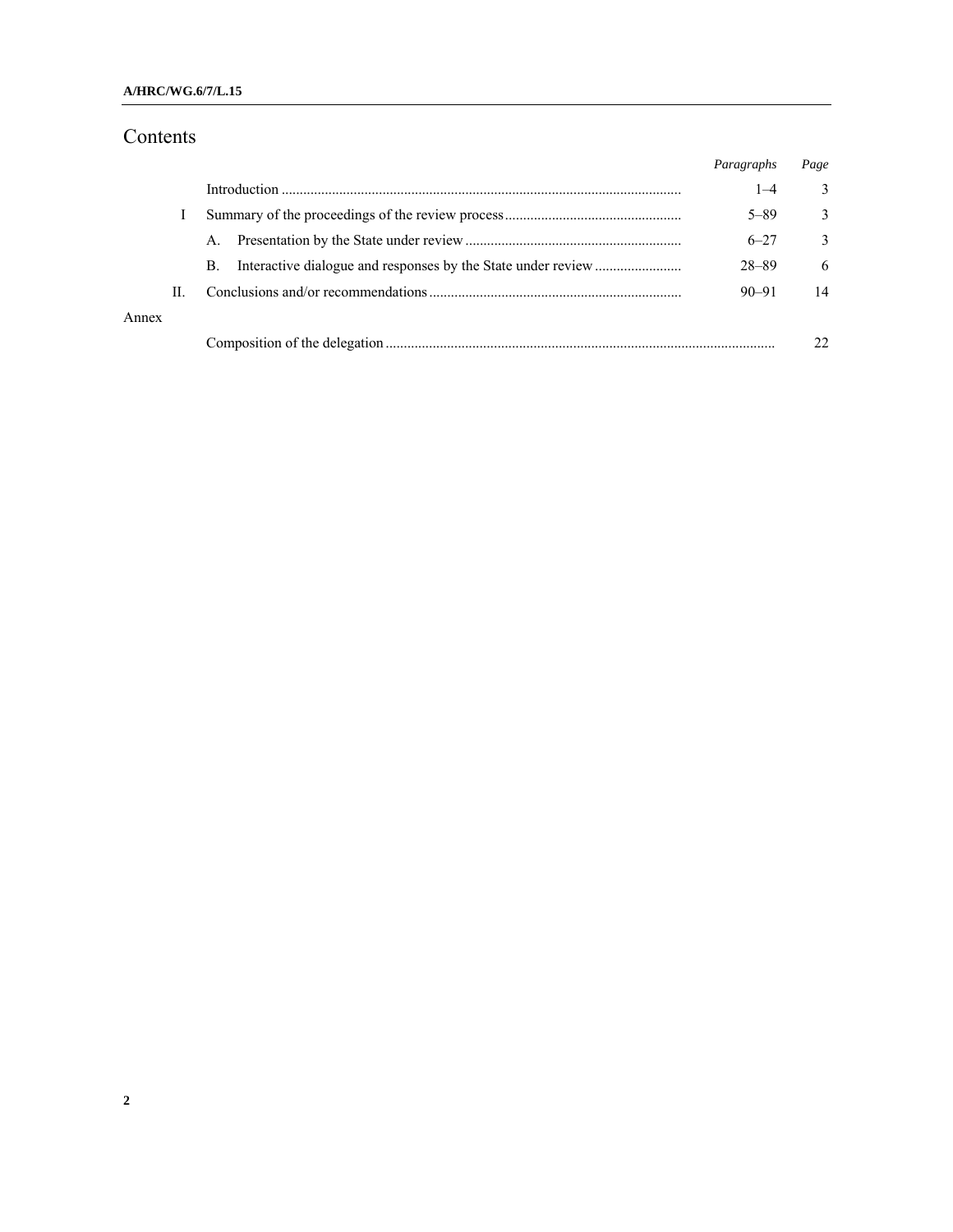## **Introduction**

1. The Working Group on the Universal Periodic Review, established in accordance with Human Rights Council resolution 5/1, held its seventh session from 8 to 19 February 2010. The review of Bosnia and Herzegovina was held at the 16th meeting, on 17 February 2010. The delegation of Bosnia and Herzegovina was headed by the Minister of Human Rights and Refugees, Safet Halilović. At its 17th meeting, held on 19 February 2010, the Working Group adopted the report on Bosnia and Herzegovina.

2. On 7 September 2009, the Human Rights Council selected the following group of rapporteurs (troika) to facilitate the review of Bosnia and Herzegovina: Slovenia, Nigeria and Belgium.

3. In accordance with paragraph 15 of the annex to resolution 5/1, the following documents were issued for the review of Bosnia and Herzegovina:

A national report submitted/written presentation made in accordance with paragraph 15 (a) (A/HRC/WG.6/7/BIH/1);

(b) A compilation prepared by the Office of the United Nations High Commissioner for Human Rights (OHCHR) in accordance with paragraph 15 (b) (A/HRC/WG.6/7/BIH/2);

(c) A summary prepared by OHCHR in accordance with paragraph 15 (c) (A/HRC/WG.6/7/BIH/3).

4. A list of questions prepared in advance by Denmark, Latvia, Sweden, the Czech Republic, Germany, the United Kingdom of Great Britain and Northern Ireland, Argentina and the Netherlands was transmitted to Bosnia and Herzegovina through the troika. Those questions are available on the extranet of the universal periodic review.

### **I. Summary of the proceedings of the review process**

5. During the interactive dialogue, 47 delegations made statements. Recommendations made during the dialogue are found in section II of the present report.

#### **A. Presentation by the State under review**

6. In his introductory statement, the Minister for Human Rights and Refugees, Safet Halilović, emphasized the full commitment of Bosnia and Herzegovina to its international obligations in the field of human rights, through constant efforts to ensure that certain issues involving human rights were regulated by means of the adoption of appropriate legislation, but also through the adoption and immediate implementation of international treaties, both multilateral and bilateral.

7. He noted that Bosnia and Herzegovina was perhaps unique because its Constitution was part of a peace treaty known as the Dayton Peace Agreement. The State was established with two asymmetrically arranged entities. One entity, called the Federation of Bosnia and Herzegovina, is extremely decentralized, with 10 cantons, each of which has full legislative power; and another entity, called the Republic of Srpska, is centralized, and legislative powers are only at the entity level. This may be one of the reasons why the process of harmonizing laws with international conventions in Bosnia and Herzegovina is occasionally very complex.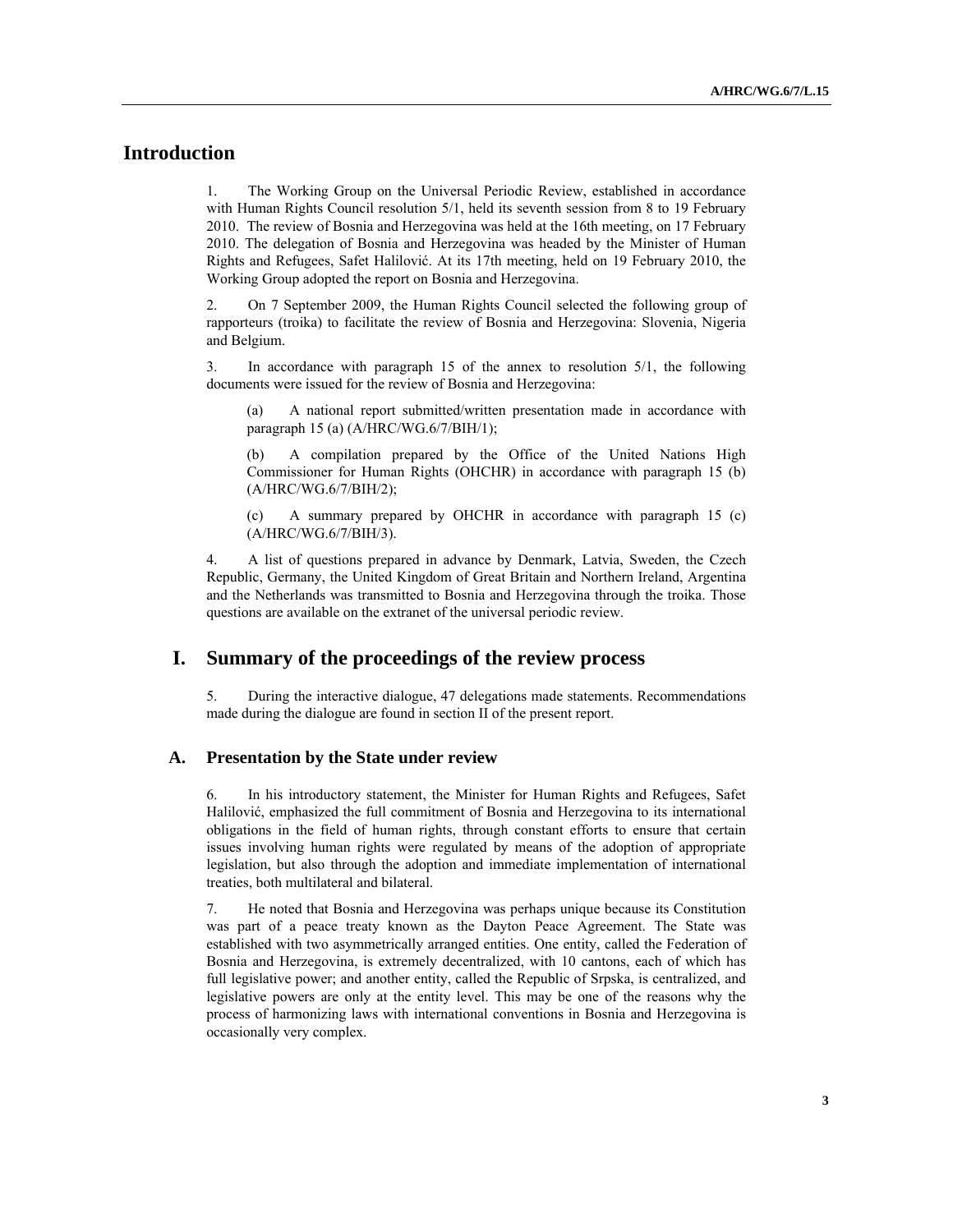8. Over the past few months, progress has continued in incorporating new international instruments that set out prerequisites and responsibilities in the protection of particularly vulnerable categories of the population. Thus, the Convention for the Protection of Persons with Disabilities was ratified in December 2009. Procedures for the ratification of the European Convention on Access to Official Documents and the Optional Protocol to the International Covenant on Economic, Social and Cultural Rights are in progress.

9. Bosnia and Herzegovina has adopted the Law on Prohibition of Discrimination, which created the legislative mechanism necessary for combating discrimination, and efforts are now under way to widely disseminate the Law with a view to its improved implementation. The already established national model for monitoring violence against children, which was implemented on the basis of standards set by the Convention on the Rights of the Child and the Optional Protocols thereto, is a good example. This national model has resulted in the establishment of information software and models, and enables the country to plan priorities for future activities by relevant institutions in combating violence against children.

10. Processes related to transitional justice and activities regarding the drafting of the Law on the Rights of Victims of Torture and Civilian Victims of War have been intensified, and a working draft of the Law has been completed. The Strategy for Transitional Justice is under preparation, which will set out the preconditions for the realization of the right to compensation of damages caused by war and the right to certain social benefits, or, rather, the right of victims to receive financial compensation. This activity is supported by the United Nations Development Programme.

11. An action plan to guarantee the rights of persons with disabilities is currently being prepared, as is the decision to appoint a Council for Persons with Disabilities. The Council will, naturally, include representatives of disabled persons' associations.

12. The functioning of the Council for National Minorities has been secured, not only at the national level, but also at the level of the Entities, with the participation of representatives of all minorities living in Bosnia and Herzegovina.

13. There is a single Ombudsman for the State, together with two other Ombudsman institutions for the respective entities. The Entity Ombudsman has been abolished, and now the process of unifying those institutions into a single entity at the State level is in progress.

14. The Institute for Missing Persons exists in Bosnia and Herzegovina and is fully functional. It provides support for the finding of missing persons. At the same time, a solution for the establishment of a State fund to help families of missing persons in Bosnia and Herzegovina, so as to provide uniform social support for the families of missing persons, is being considered.

15. The process of harmonizing the Strategy for Social Inclusion has been intensified, leading to a comprehensive process of harmonizing social priorities in the areas of social protection for the purposes of employment, education, health care, improvement of the status of families with children, pension policy and the status of persons with disabilities.

16. In collaboration with the United Nations Development Fund for Women, the drafting of a planning document that will address the needs of the survivors of war crimes and sexual violence has been initiated. The plans also include the adoption of new strategies and other planning documents for the period 2010-2014, and planning periods are being coordinated with the National Programme implemented in collaboration with the United Nations Children's Fund.

17. Bosnia and Herzegovina has already adopted the Code of Ethics for Investigations including Children, the Strategy for Prevention of Violence against Children and the Strategy for Combating Juvenile Delinquency.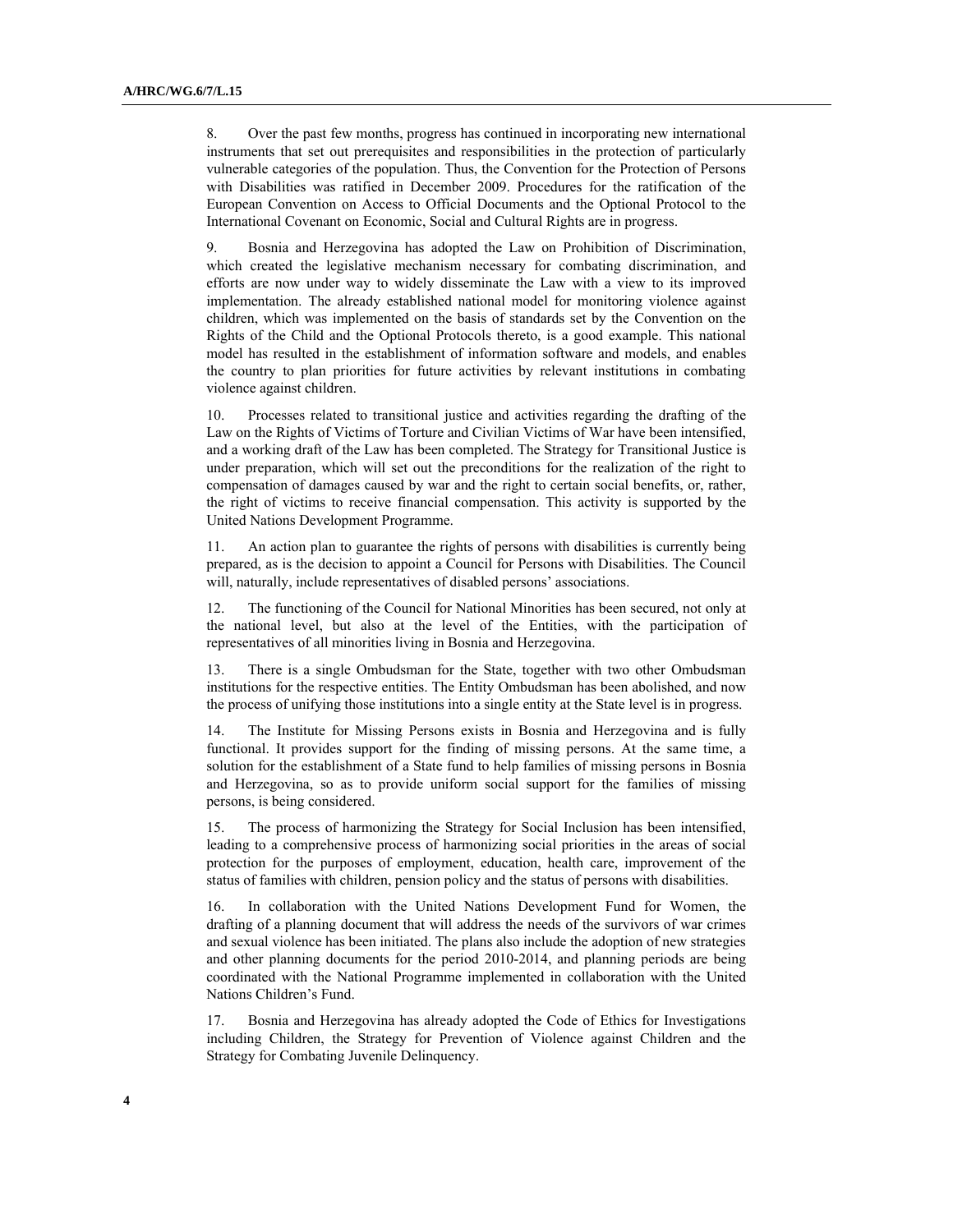18. Over the past two years, special protection programmes have been implemented in direct partnership with the non-governmental organization sector, which has secured the sustainable protection of children and women victims of trafficking. The country has managed to secure funding for the implementation of individual integration programmes in the amount of approximately 65,000 euros, and the Council of Ministers has adopted an action plan to monitor the implementation of recommendations made by the United Nations Committee.

19. Judicial reform has been carried out to ensure the independence of judicial and prosecutorial functions, and the High Judicial and Prosecutorial Council has been established. But a real problem lies in the system for financing the judiciary through 13 different budgets, ranging from entity to cantonal budgets. Two entity training centres for judges and prosecutors have been established, and there is also a centre for the education of State civil servants under the State Service Agency.

20. The right to privacy, marriage and family life are guaranteed in the Constitution. In the not-too-distant past of Bosnia and Herzegovina, freedom of movement was a serious problem. But the state of security is satisfactory at this point, and incidents related to threats to freedom of movement are rare.

21. Although there is no trade union organization at the level of the State, the right of all employees to organize through unions is guaranteed. Over the past few years, significantly more resources for reconstruction and infrastructure have been allocated at the State level. In 2009 alone, with a view to the creation of conditions for the sustainable return of refugees and displaced persons, investments amounted to approximately 70 million euros.

22. A programme has been adopted to resolve the housing problems of the Roma, as the largest minority. The Revised Action Plan for Roma Education envisages measures to increase the presence of Roma children in schools and measures to decrease the school dropout rates of Roma children.

23. Concerning the Sejdić-Finci case, in which the European Court for Human rights found a violation of the applicant's right to run in elections for members of the Presidency and the right to run in elections for the House of Peoples of the Parliamentary Assembly, the general opinion is that the judgment of the European Court must be respected and that the Constitution must be amended to guarantee the rights of national minorities and others. Following such changes in the Constitution, the Election Law should be changed accordingly. A plan of action for the forthcoming changes to the Constitution and the Election Law is under preparation.

24. Regarding the independence of the media and freedom of expression, particularly the independence of the Communications Regulatory Agency, most media are privately owned, and there is little room for discussions about possible threats to freedom of speech and of reporting. The Law on Communications regulates the issue of the structure and management of the Communications Regulatory Agency as an independent regulatory body.

25. The statement highlighting the existence of ethnically segregated schools is correct, although it refers only to some of the cantons in the Federation of Bosnia and Herzegovina (two cantons, in fact). Under the Constitution of the Federation of Bosnia and Herzegovina, education falls within the sole competence of the cantons. In the two cantons with segregated schools, the argument offered is that this is the way to protect the right to language, culture and identity of the smallest constituent people. So far, the country has not been able to find a solution to the problem of two schools under the same roof or the issue of segregation of children by ethnicity.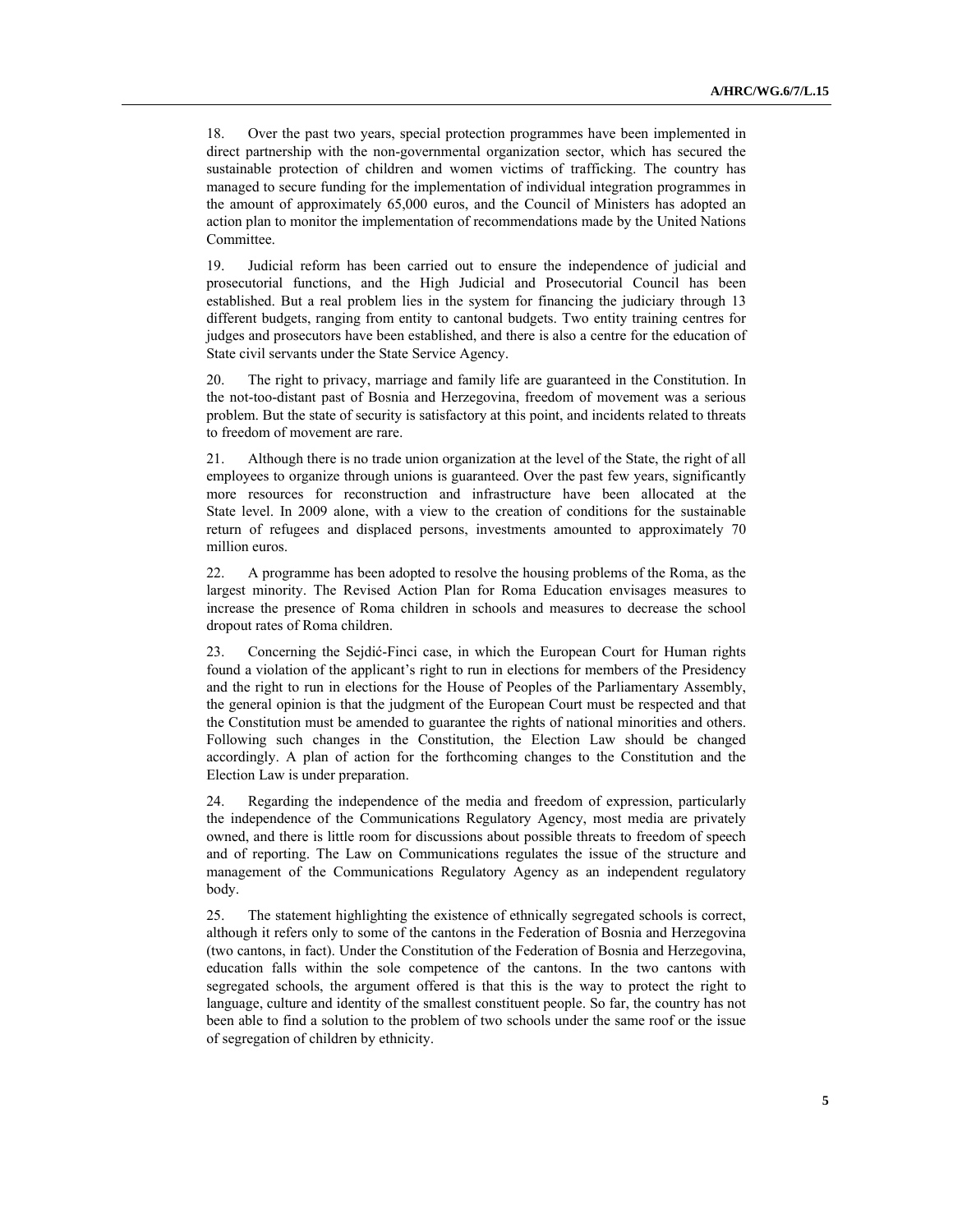26. In 2007, the Council of Ministers signed an agreement on cooperation with the nongovernmental organization sector.

27. Constitutional amendments are a matter of priority, and the country has also made progress in the protection of human rights, by acceding to a considerable number of international conventions and human rights protection documents, adopting the necessary legislation and other documents related to human rights, drafting and adopting several strategies, and establishing institutions to provide support and protection for its citizens.

#### **B. Interactive dialogue and responses by the State under review**

28. During the interactive dialogue, 47 delegations made statements. A number of delegations commended Bosnia and Herzegovina for having cooperated with international human rights monitoring mechanisms and for its efforts to bring domestic legislation into conformity with international human rights treaties.

29. Algeria referred to the scourge of land mines and other explosives of war, which hampered the return of refugees and internally displaced persons to their homes. Algeria requested information about the discrimination referred to in the Constitution, as highlighted by the Committee on the Elimination of Racial Discrimination. It also asked about the case involving six Algerian nationals who had been transferred to Guantánamo in violation of a decision by the highest court on human rights. Algeria made recommendations.

30. Morocco welcomed the commitment to improving the protection of human rights, especially those of vulnerable groups, including in legislative terms. It was pleased at the adoption and implementation of plans and programmes to enhance the promotion and protection of children's rights. It highlighted the efforts in the area of disabilities and inquired about the additional measures that were being taken under the national plan. It raised the issue of domestic violence, especially against women. Morocco made recommendations.

31. Slovenia welcomed the ratification of major human rights instruments and called for sustained efforts to ensure their implementation. It was concerned about incompatibilities between domestic legislation and the European Convention on Human Rights. It requested information about steps to be taken to amend electoral legislation, and an assessment regarding the situation of the media and human rights defenders. It noted that the implementation of the law on minorities should be improved and that constitutional changes should be adopted to ensure access for minorities to all political functions. It regretted the fact that State-level Ombudsmen were not fully operational. Regarding refugees and internally displaced persons, it noted recent achievements and requested information about measures to secure social rights. It highlighted that domestic violence, especially against women, remained widespread. Slovenia made recommendations.

32. France welcomed the announcement made by the delegation that it would take measures, in accordance with the Finci decision, to ensure access for all citizens, especially those belonging to minorities, to elective functions and to implement the decision in the 2010 election. France asked about the measures taken in general to fight against racial and ethnic discrimination and to guarantee the full enjoyment of the right to freedom of expression. France made recommendations.

33. Belarus welcomed the adoption of numerous strategies and programmes to ensure the protection of women and address gender issues, and in the areas of combating domestic violence, combating human trafficking, and illegal migration. It noted the law banning fascist organizations and the use of their symbols. It noted the obstacles to the protection of children's rights and the difficulties of implementing the recommendations of the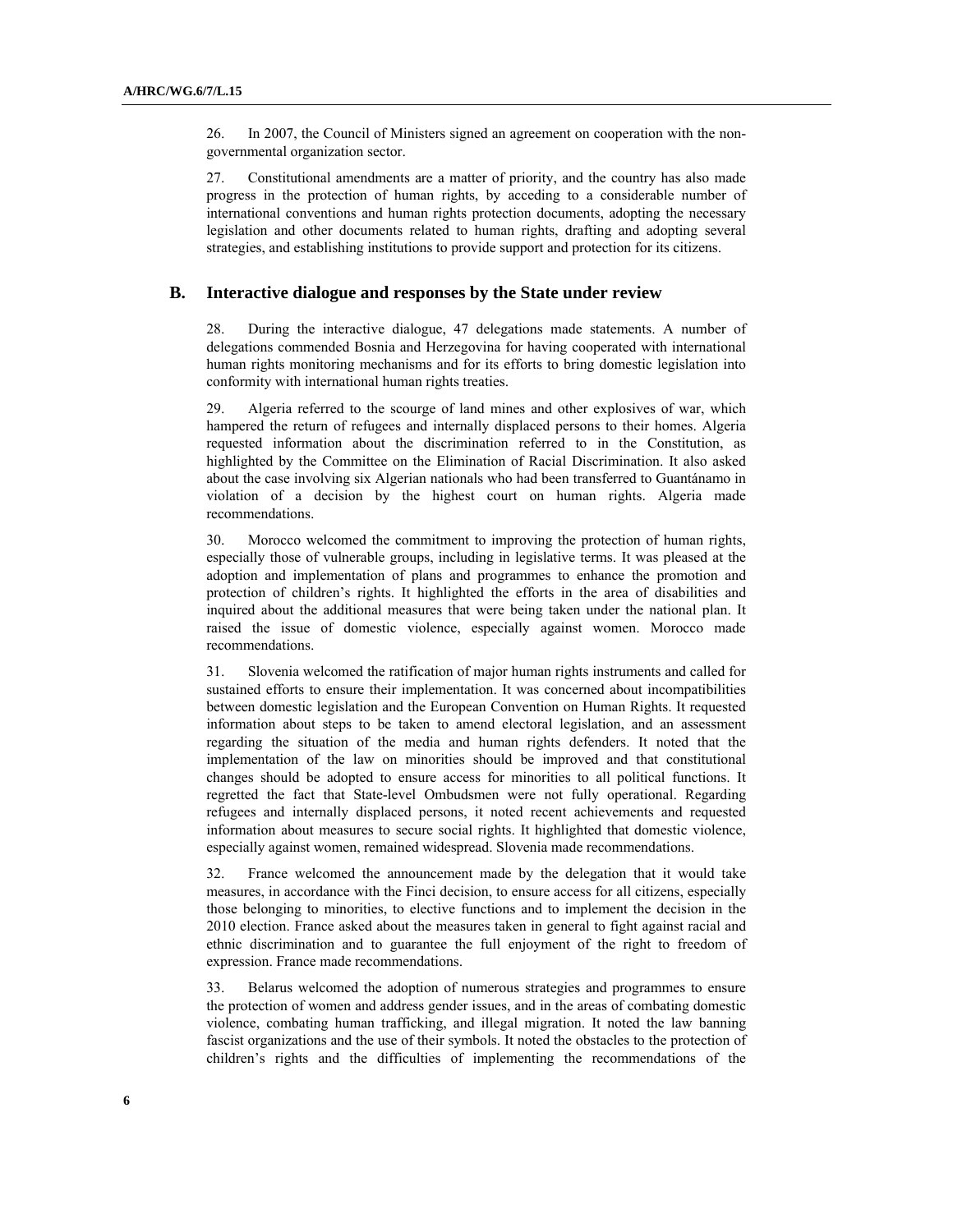Committee on the Rights of the Child regarding the adoption of children. Belarus asked what legislative measures had been taken to combat human trafficking and whether such crimes were criminally punishable. Belarus made recommendations.

34. Malaysia acknowledged the commitment of Bosnia and Herzegovina to human rights, despite constraints in many crucial areas. It noted with pleasure efforts to improve socio-economic development, poverty reduction, public health care, education and gender equality. Malaysia made recommendations.

35. Poland welcomed the adoption of strategies to fight corruption and organized crime, and looked forward to the adoption by the Parliamentary Assembly of the Law on Combating Corruption. It expressed concern about a number of cases involving violations of journalists' rights and freedom of the media, as well as brutal attacks against them. It requested information about the measures that the Government intended to take to protect freedom of the press and the media. Poland made recommendations.

36. Norway expressed concern about the segregation policy in the school system, especially in the Federation of Bosnia and Herzegovina, where the model of "two schools under one roof" still existed. Norway expressed concern about the continued efforts of the government of the Republika Srpska to try to control civil society. Norway commended the adoption of the Law on Gender Equality. Norway expressed concern about the Government's lack of commitment with regard to ensuring freedom of assembly and association for the lesbian, gay, bisexual and transgender communities. Norway made recommendations.

37. The Czech Republic referred to the fight against discrimination, the protection of the rights of returning refugees and internally displaced persons, and criminal provisions on hate speech and crimes. It made recommendations.

38. Spain asked whether there was a plan to establish an educational system that eliminated segregation and would permit mixed education to integrate all communities. It also inquired about the remedies that the Government intended to apply to the legal situation of Bosnian citizens who were not eligible to run for public office if they did not belong to one of the three constituencies (Bosniak, Croat or Serb). Spain made recommendations.

39. China noted with appreciation the constitution of various cantons in the Federation to promote the rights of its people. It acknowledged efforts to improve the situation of refugees and internally displaced persons and the human rights situation of women, children and the elderly. It noted the efforts made to guarantee the rights of minority groups and the Roma community, and action plans regarding education, health care and housing. China was concerned that children did not enjoy free health care and were exposed to poverty and violence that threatened the right to life. China asked what concrete measures had been taken or would be taken in the future to guarantee the right to education for all children.

40. Austria welcomed Bosnia and Herzegovina's self-critical approach to its human rights situation and acknowledged that the country was undergoing a transition period. It welcomed the progress achieved regarding the protection of minorities and the strengthening of monitoring mechanisms. It requested information about plans to implement the ruling of the European Court of Human Rights calling for full participation by all ethnic groups in political life. It noted the negative impact of the administrative structure on children's rights, which had resulted in inequities in the enjoyment of social rights, and requested information about measures to overcome that situation. Austria made recommendations.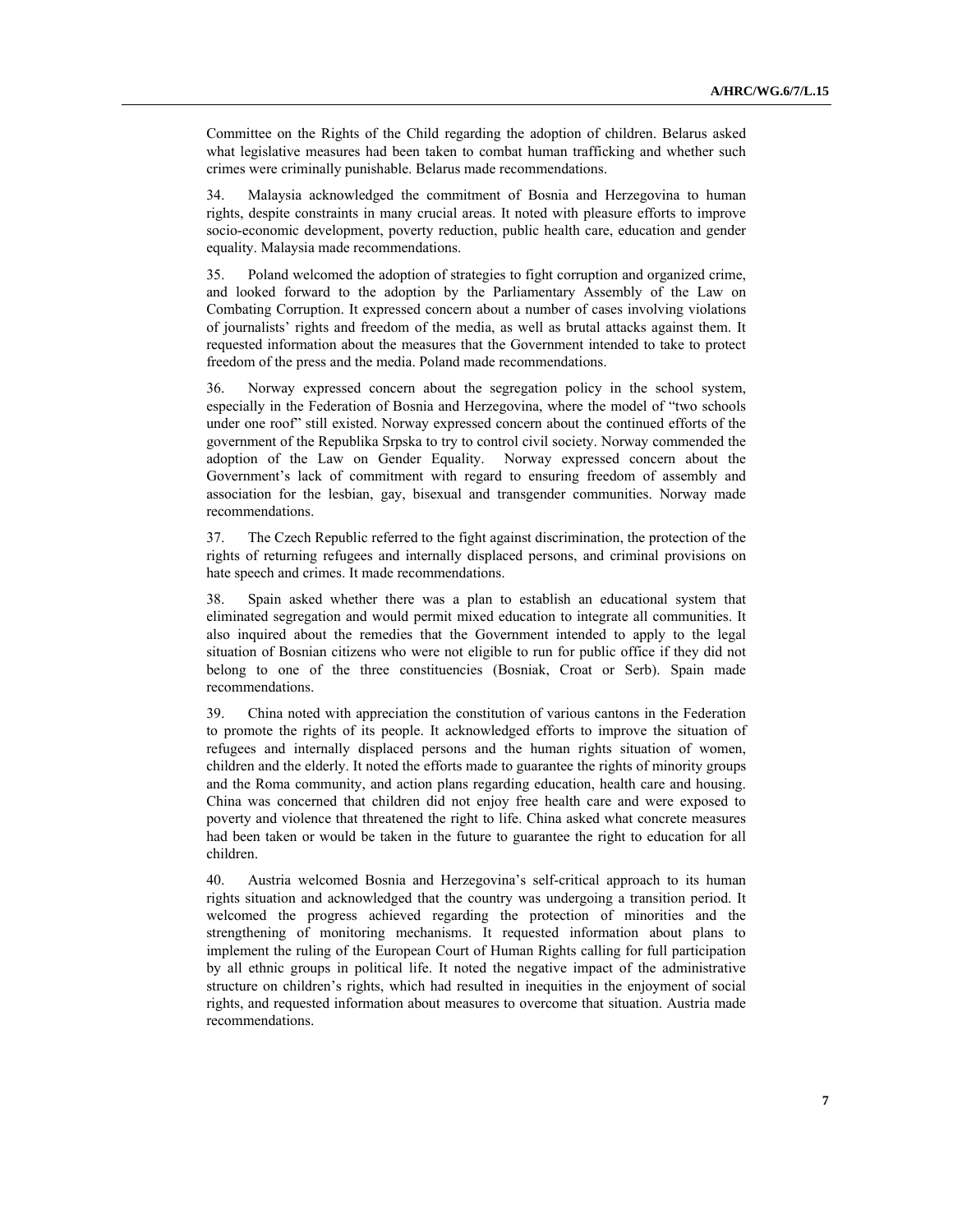41. Canada welcomed the decision to send the strategy for the implementation of annex VII of the Dayton Peace Agreement into the parliamentary procedures aimed at improving the lives of refugees, displaced persons and returnees. It expressed concern at reports that Bosnia and Herzegovina was a significant transit point for human trafficking. Canada noted that it was troubled by reports of intimidation and violence against human rights defenders and other civil society actors. It also noted with dismay reports that some school administrators were coming under considerable political pressure in their attempts to remove segregation from schools. Canada made recommendations.

42. Brazil noted reports indicating that many of those living in conditions of displacement faced poor conditions. Brazil asked about the main challenge faced by the Government in supporting internally displaced persons and about the Government's plans to address the issue in the near future. Brazil also asked what kind of assistance and cooperation, if any, was needed by the Government. Bearing in mind that Committee on the Elimination of Discrimination against Women had highlighted the importance of reducing maternal mortality and of increased access to information and services regarding sexual and reproductive health, Brazil invited the Government to further enhance its gender policy to fill those gaps. It made recommendations.

43. Mexico welcomed the open manner in which human rights challenges were addressed in the national report. It appreciated that, notwithstanding the serious consequences posed by the armed conflict, the country showed a genuine commitment to improving the protection of human rights, especially those of vulnerable groups. It requested information about measures to ensure a universal civil registry that would guarantee the juridical recognition of minorities. Mexico made recommendations.

44. Pakistan welcomed the entry into force of the Law on Prohibition of Discrimination and requested further details about the upcoming law on the prohibition of all fascist and neo-fascist organizations and the use of their symbols. It appreciated knowing further details about the impact of the Communications Regulatory Agency. Pakistan made recommendations

45. Nigeria observed the various challenges hampering Bosnia and Herzegovina in continuing its socio-economic programmes, reforms and initiatives with a view to enhancing the protection and promotion of fundamental human rights and freedoms. Nigeria welcomed the establishment of various institutions and specialized agencies and the initiation of various programmes, strategies and reforms to promote and protect human rights, such as, inter alia, the establishment of the Human Rights Ombudsman and the Communication Regulatory Agency, the reform of the judiciary, and the creation of specialized agencies to promote the issues of women, children and persons. Nigeria made one recommendation.

46. Chile noted that the national report described several measures and policies adopted to enhance the promotion and protection of human rights in a complex post-conflict scenario. It acknowledged ongoing initiatives and achievements with regard to reconciliation, and encouraged Bosnia and Herzegovina to continue in that direction. Chile made recommendations.

47. Netherlands expressed its concern about the discriminatory nature of some of the articles in the Constitution, mentioning the fact that only Bosniaks, Croats and Serbs could be elected to the House of Peoples and the Presidency of Bosnia and Herzegovina. It also referred to concerns raised by the reported escalation in the number of assaults on human rights defenders, with the targets reportedly being campaigners for the rights of sexual minorities, activists against human trafficking, and members of non-governmental organizations and journalists investigating corruption and crime, as well as their family members. Netherlands also cited its concerns about the discrimination faced by lesbian,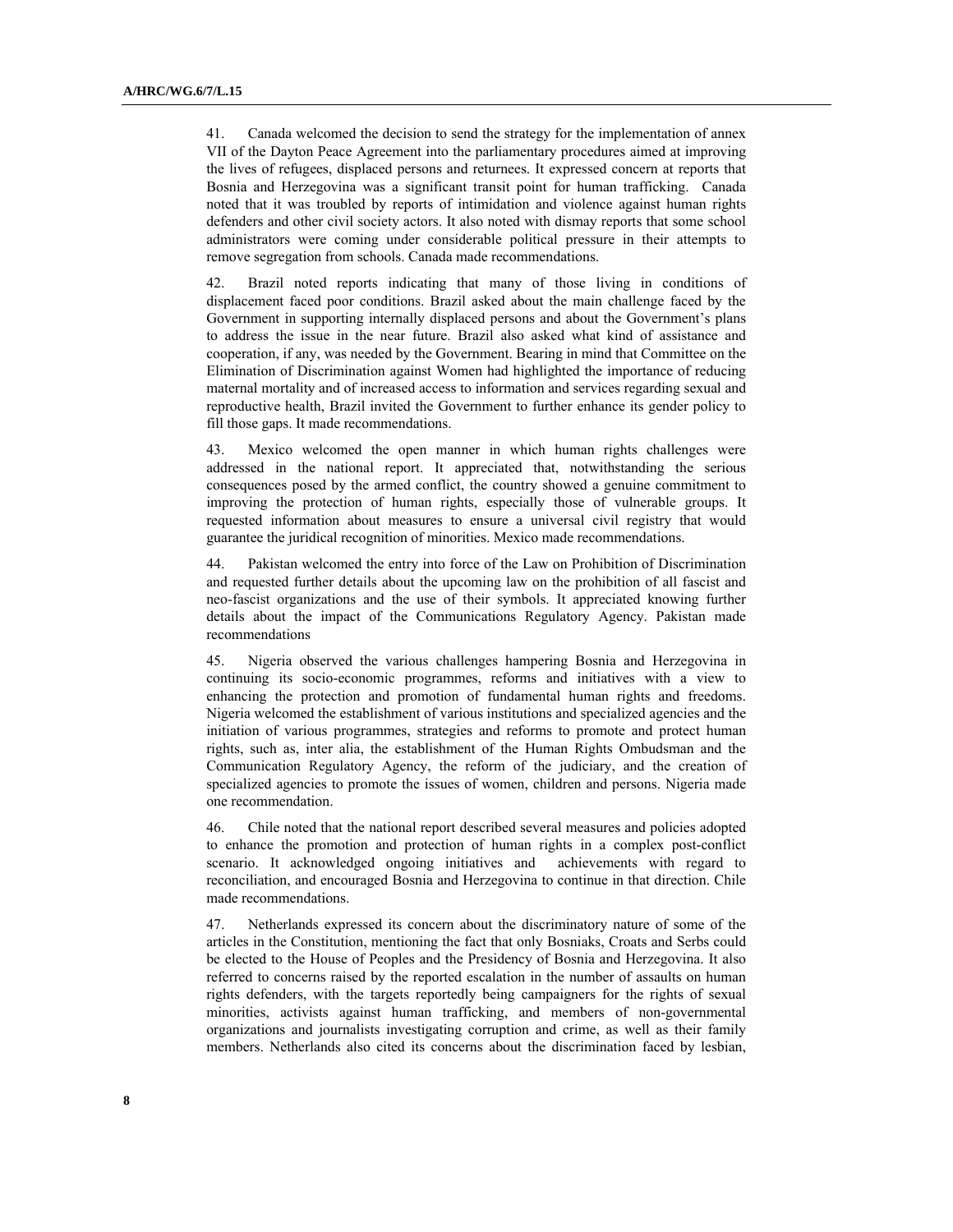gays, transgender and bisexual persons in practice and the fact that they were not treated equally under all laws. Finally, it mentioned the so-called "two schools under one roof" that had emerged after the war. Netherlands made recommendations

48. Finland appreciated the adoption of the Disability Policy by the Council of Ministers in 2008 and commended the Government for having established the legal framework in that area. Finland noted the fact that the same social protection was not guaranteed for all citizens throughout the country, and that the preferential treatment accorded war veterans in terms of social benefits had continued to affect other socially vulnerable groups. Finland asked a question about the measures taken to address the inadequacies in the social welfare system, in particular with regard to vulnerable people and persons with disabilities. It made recommendations.

49. Switzerland referred to discrimination, freedom of expression and transitional justice. It made recommendations.

50. Belgium expressed concerns about the physical violence, threats and intimidation to which human rights defenders were subject. As such attacks were rarely sanctioned, it requested information about the number of legal proceedings that had begun and verdicts pronounced in that area. It also referred to the worrisome situation of domestic and sexual violence against women. Belgium made recommendations

51. Sweden noted that the first cultural festival for lesbian, gay, bisexual and transgender people had been held in September 2008. However, Sweden expressed concern at the violence that had taken place at the festival, while noting that there had been no official condemnation by the authorities and that no one had been indicted or prosecuted to date. Sweden asked the Government to provide details about the measures it was taking to ensure the full enjoyment of human rights, including freedom of assembly and association and of lesbian, gay, bisexual and transgender persons, as well as about whether it would be willing to condemn attacks on such persons. Sweden also asked the Government if it could comment about the process of legalizing gay marriages. Sweden also noted that the right to freedom of expression had not always been fully implemented and asked about the measures taken to ensure full respect for freedom of expression.

52. Serbia noted with appreciation that the national report had been prepared in broad consultation with national stakeholders. It stated that resolving the problems of refugees and internally displaced persons was a common goal for Bosnia and Herzegovina and Serbia, and encouraged Bosnian authorities to continue in their commitment to the Sarajevo Declaration. It offered its cooperation regarding reconciliation, including through the role of the International Criminal Tribunal for the Former Yugoslavia and domestic courts in individualizing responsibilities. It welcomed efforts to combat human trafficking and requested further information about that subject.

53. Reacting to questions raised by certain delegations and regarding the judgment of the European Court for Human Rights related to the constitutional provision that violated election rights, Bosnia and Herzegovina indicated that that provision was, in fact, a very successful attempt to stop the war and establish a kind of order that would guarantee peace. Today, no one questioned the need to harmonize the legislation, but problems had arisen with regard to how the Constitution should be amended, because there were several options.

54. The issue related to the so-called "Algerian group" had been largely resolved, in collaboration with the United States of America.

55. Concerning education in the judiciary, institutional preconditions had been established for the implementation of training programmes through the two judicial training centres and the training centre for civil servants.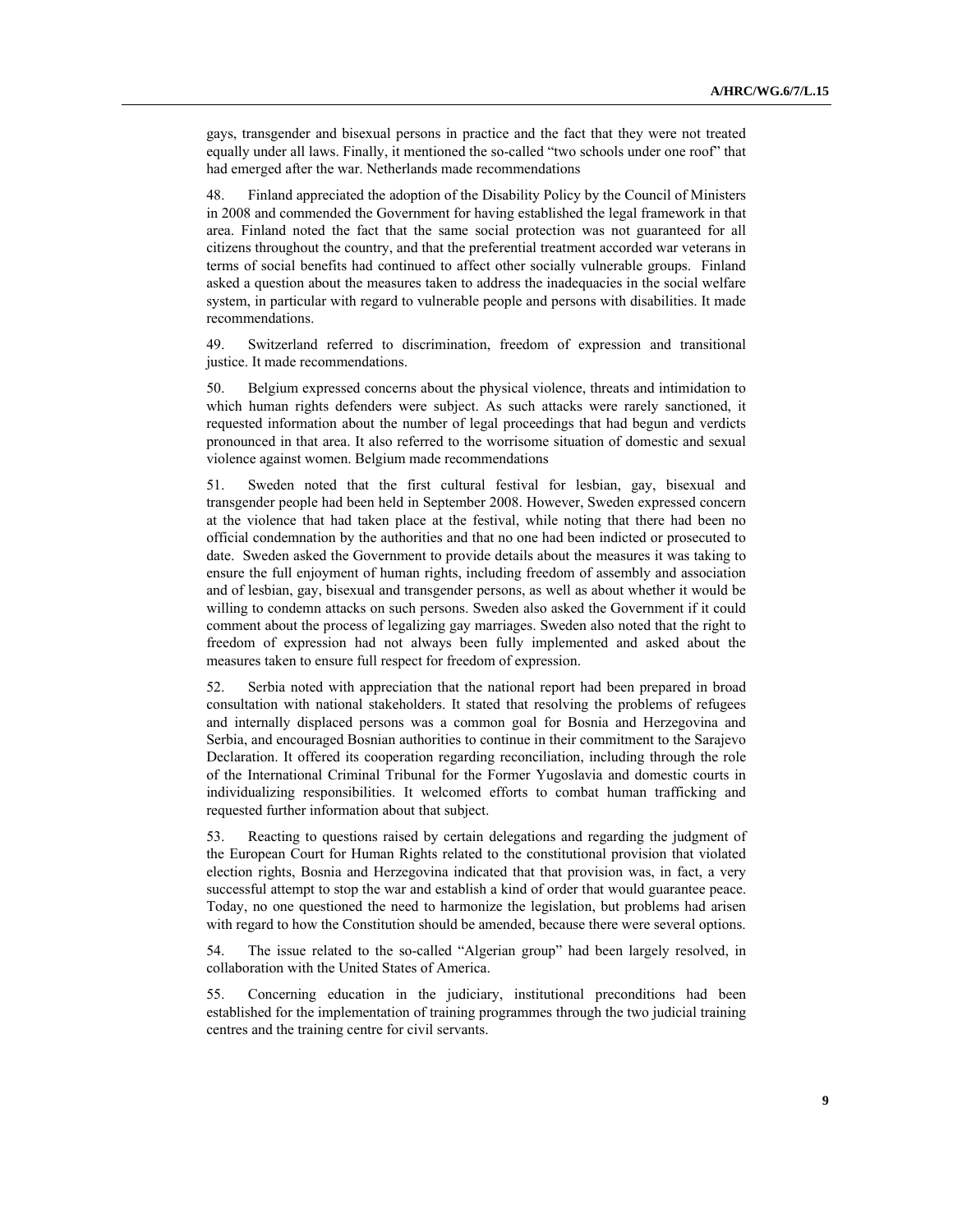56. Bosnia and Herzegovina thanked numerous donors that had helped the country to resolve the problem of mine clearance, which remained an enormous problem for the country and its populations.

57. The judiciary was fully independent when it came to the appointment or removal of judges. The country had a plan to resolve all war crimes cases within a reasonable period of time; there were 1,500 court cases, involving 10,000 suspects related to war crimes. The process of reforming the Criminal Code had been completed two months previous, and the issue related to harmonizing the definition of rape and sexual violence would be considered.

58. Bosnia and Herzegovina was deeply involved in the process of acceding to the European Union. Much work had been done to improve the judiciary and to build the administrative framework, but there were still areas in which efforts had to be consolidated. The representative of the entity Republic of Srpska stated that the Republic of Srpska respects freedom of expression, but that some of the media deviated from elementary responsibility towards the truth and the public. He stated that the Prime Minister of the Republic of Srpska had been attacked by an FTV journalist without any evidence and that the representatives of the Republic of Srpska in common State bodies were characterized as members of the Third Reich. There were omissions in the national report regarding the law on the termination of the Ombudsman of the Republic of Srpska. In fact, the law had been adopted by the National Assembly of the Republic of Srpska. Another fact that was not mentioned in the national report was that the Republic of Srpska had invested 40 million KM in the sustainable return of Srebrenica. Concerning minorities' rights, the capital of the Republic of Srpska, Banja Luka, had been given an award by the Council of Europe for social inclusion and for the status of national minorities.

59. The issue of hate speech and tolerance was very sensitive in Bosnia and Herzegovina; fortunately, there were several institutions to follow up on and monitor such cases.

60. Gender equality agencies at the State and Entities levels followed up on the implementation of the law on gender equality.

61. In acceding to the Roma Decade, Bosnia and Herzegovina had decided to take a serious step in developing a national system for the protection of the most vulnerable category of the population. Several civil society organizations, as well as Roma associations, were part of that project. The programme for the registration of Roma children at birth was ongoing, with the assistance of UNICEF. The country was currently preparing a national methodology to facilitate the monitoring of all cases involving discrimination, which included racially motivated incidents. In recent years, the courts had prosecuted at least 30 cases related to incitement or racial or ethnic intolerance.

62. The plan to combat violence against children had been identified as a successful strategy. There were similar programmes related to combating domestic violence and the trafficking in human beings. Specific actions were carried out to fight the phenomenon of children forced into street begging.

63. Regarding the recent events involving discrimination against sexual minorities, the Ministry of Human Rights and Refugees had been responding from the very beginning, seeking to ensure an effective end to any form of condemnation of differently oriented persons. Parliament would have to address the question of legalizing gay marriage. The law on the prohibition of discrimination set out an adequate approach to the prohibition of discrimination.

64. Very concrete action had been taken to tackle the problem of displacement. The revised national strategy for the implementation of annex VII of the Dayton Agreement had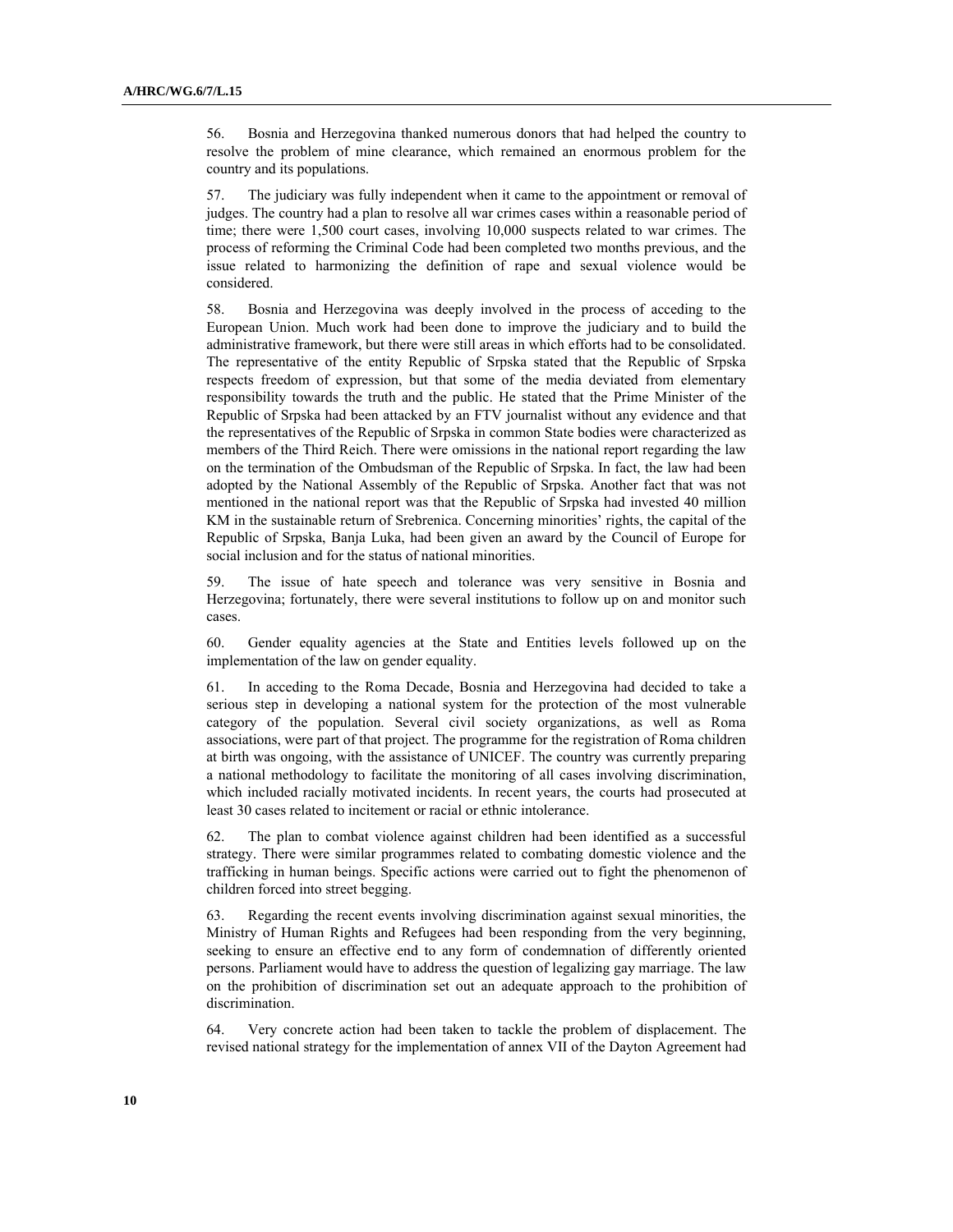been submitted to Parliament. It was a strategy providing for comprehensive solutions to unresolved issues related to the return of refugees and displaced persons. Considerable funds, approximately 17 millions euros annually, had been invested to address issues related to returnees. Since the Dayton Agreement had been concluded, the number of displaced persons had declined from 1.1 million to some 130,000. The country was determined to completely resolve that issue by 2014, through the implementation of several initiatives and the support of partners. Bosnia and Herzegovina was also committed to maintaining the Sarajevo Declaration.

65. Bosnia and Herzegovina had one of the best legal and regulatory frameworks in Europe concerning freedom of the media; what was missing was true implementation. There was a press code and a free help line. The priority was to develop an inclusive project to strengthen media freedom. In addition, the Communication Regulatory Agency was working for the protection of minors, in particular against violence on television. There was also a press council, with a self-regulatory body responsible for printed media.

66. The United States of America commended Bosnia and Herzegovina's commitment to good human rights practices. It expressed concern about the conditions in prison and detention centres, which were below international standards in several areas. It expressed concern about reports of ethnically motivated violence among inmates, particularly the formation of prison gangs based on ethnicity or region of origin. It also expressed concern that respect for religious freedom had been limited through selective legal enforcement and the indifference of some Government officials. It made recommendations.

67. Germany commended the Government on the improvements made in recent years in the area of human rights. Germany asked about the measures taken to improve the exercise of the freedom of expression and to enable human rights activists to carry out their mission. It expressed concern about the issue of impunity for crimes of sexual violence related to the armed conflict, as non-governmental organizations had noted the inadequate legal definition of such crimes, which had led to an insufficient legal framework and scant protection for witnesses, and that efforts to prosecute the perpetrators had not been completed to date. Germany asked for clarification regarding impunity for sexual violence. Germany also asked which measures had been undertaken to find a solution for the internally displaced, especially women and children, who were sometimes victims of internal trafficking or trafficking to other countries. Germany made recommendations.

68. Japan noted the multi-ethnic character of the population and efforts aimed at ethnic reconciliation. It requested information about measures to eliminate the practice of "two schools under one roof". Regarding the Roma, it also noted prevalent problems and hoped that further measures would be taken to improve the exercise of their social rights. It was concerned about the high number of internally displaced persons and about the fact that the Republic of Srpska had reduced its budget concerning refugees and the internally displaced. Japan made one recommendation.

69. The United Kingdom of Great Britain and Northern Ireland noted that further work was necessary to strengthen the Ombudsman office at the State level and that the current situation continued to impede the implementation of human rights legislation. It regretted the fact that Bosnian authorities were unable to agree on an extension to the mandates of international judges and prosecutors. It requested information about how the authorities planned to address the outstanding cases of 10,000 to 16,000 untried war criminals. The United Kingdom expressed its concern at the current Constitution, which was in breach of the European Convention on Human Rights, as it discriminated against minority groups. It made recommendations.

70. Jordan commended the establishment of the Human Rights Ombudsman and the adoption of various laws seeking to ensure effective protection, such as the Law on the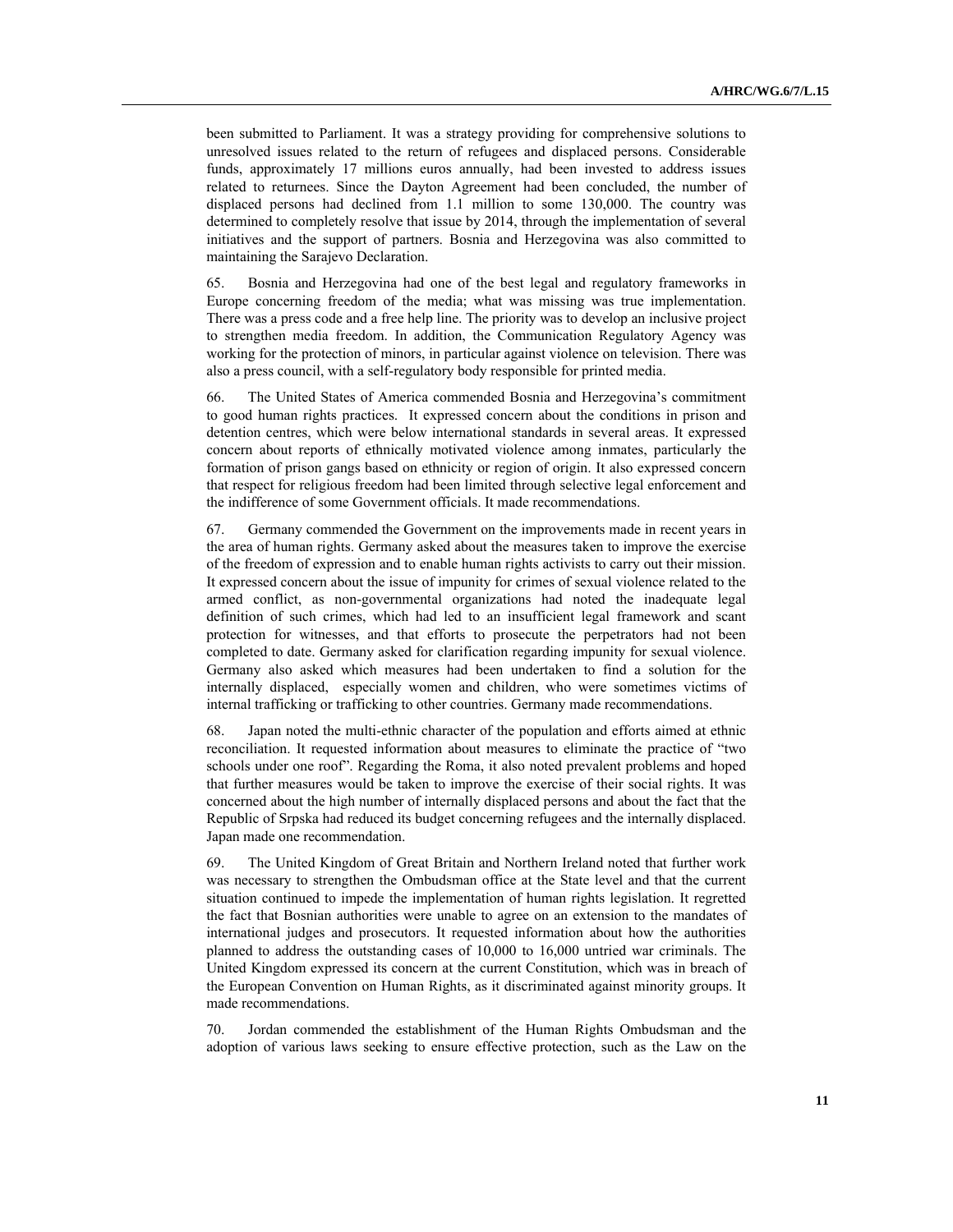Protection of National Minorities; the Law on Basis of Social Protection, Protection of Civilian Victims of War and Protection of Families with Children; and the Law on Protection from Family Violence. It made recommendations.

71. Kazakhstan acknowledged improvements in the situation of refugees, internally displaced persons and other vulnerable groups. It encouraged the Government to redouble its efforts to improve the situation of those groups. It acknowledged underlying challenges, such as a lack of financial resources, to the full implementation of social and economic rights. It welcomed the ratification of core human rights treaties, as well as the adoption of the law on minorities. Kazakhstan made recommendations.

72. Turkey referred to the Law against Discrimination, adopted in 2009, and requested further information about it. It also asked about the new mechanism for collecting and monitoring data related to human rights, as one of Bosnia and Herzegovina's priority objectives. It inquired about the Plan of Action 2010-2015 to promote the full participation of persons with disabilities in society.

73. Bearing in mind the need to integrate persons with special needs into social life, Ukraine asked the Government to elaborate about the measures being undertaken in that respect. Ukraine asked two further questions about the decision of the European Court of Human Rights, issued on 22 December 2009, which held that the Constitution discriminated against minorities. Ukraine made recommendations.

74. Latvia noted with satisfaction the fact that human rights and fundamental rights were guaranteed under the Constitution, as well as the high level of the ratification of core human rights treaties and the good level of cooperation with special procedures. It made one recommendation.

75. Hungary posed three questions: the first regarded the specific achievements accomplished thus far in developing a relevant action plan after joining the Decade of Roma Inclusion (2005-2015); the second concerned the positive results produced by the mechanisms established to prevent gender-based discrimination; and the third related to the success of Bosnia and Herzegovina in promoting reconciliation among war victims.

76. The Russian Federation noted with appreciation the readiness of all parties in the country to eliminate the shortcomings referred to in the judgment of the European Court of Human Rights on a case concerning discriminatory provisions of the Dayton Agreement. It noted that solutions regarding that issue should be found by Bosnians and within the Dayton Procedures. While the presence of internationals in the judiciary might have been justified in the early stages, the Russian Federation considered that all the authority within the justice system needs to be transferred to the Bosnians.

77. Italy noted ongoing challenges, mainly arising from persistent ethnic and religious tensions. It commended the continued cooperation of Bosnia and Herzegovina with the International Criminal Tribunal for the Former Yugoslavia and the adoption of a national war crimes strategy. Italy made recommendations.

78. Montenegro commended the commitment to the promotion and protection of human rights and fundamental freedoms set out in chapter 5 of the national report.

79. The Libyan Arab Jamahiriya commended Bosnia and Herzegovina for having adopted various strategies and national plans to enhance the promotion and protection of children's rights. It made one recommendation.

80. Slovakia noted the commitment of Bosnia and Herzegovina to contributing to the promotion of human rights in the country, with a particular focus on building confidence among its communities.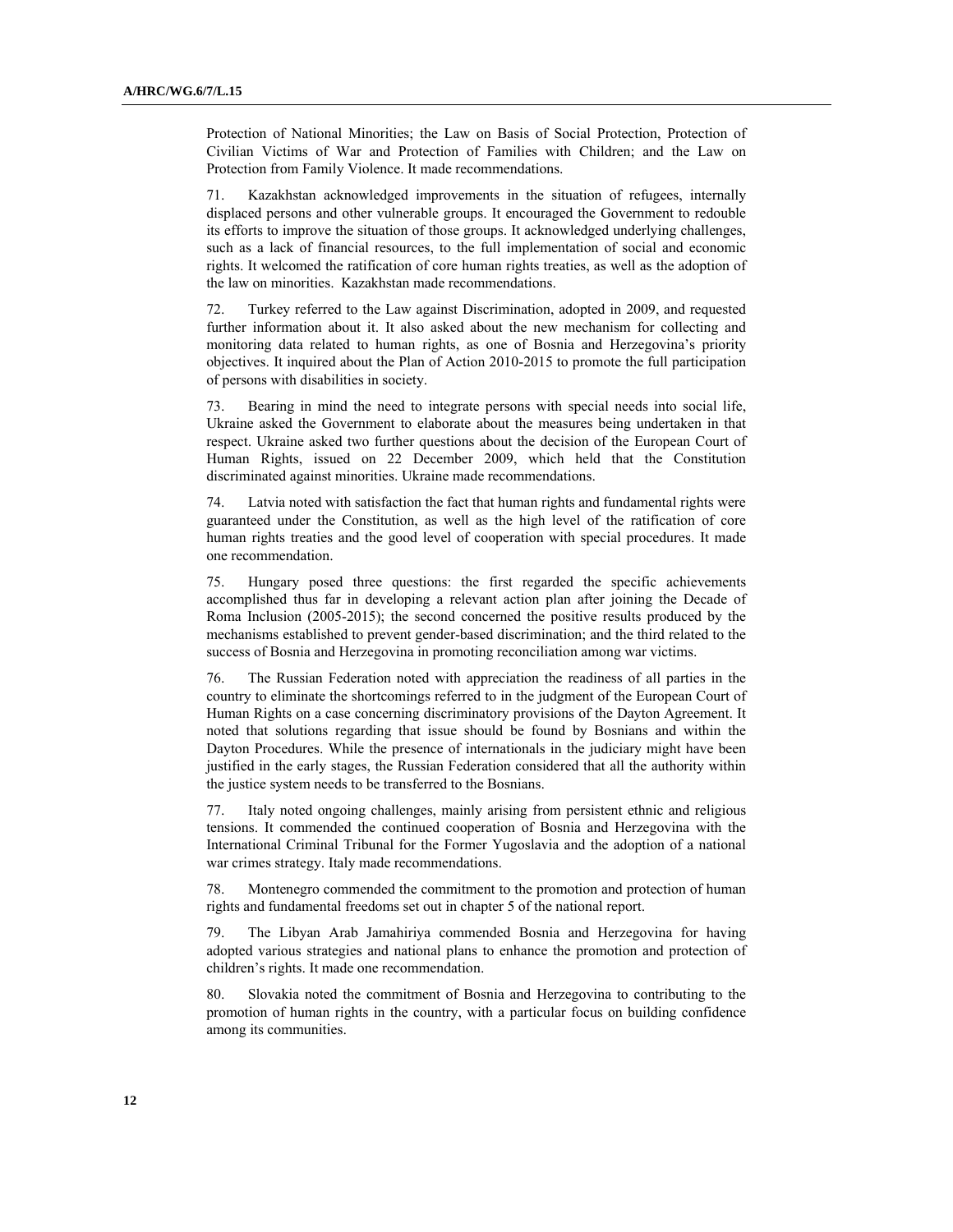81. Australia welcomed the Government's progress in the prohibition of discrimination and on gender issues. Australia noted with concern reports of political pressure and criticism related to the work of judges and prosecutors, particularly those in the Court of Bosnia and Herzegovina and the Prosecutor's Office, which addressed the most sensitive cases. Australia also noted with concern the failure of authorities to provide adequate institutional support services for witnesses and victims of war crimes cases in courts. Australia made recommendations.

82. Albania welcomed the commitment to combating domestic violence and the adoption of a national plan to that end. While noting that the principle of gender equality was guaranteed in law, it was concerned about the lack of equitable representation of women in the political, social and economic life of the country. It made one recommendation.

83. The former Yugoslav Republic of Macedonia asked about the current state of affairs regarding children's health and education, more specifically the child victims of antipersonnel landmines. It welcomed further details about the process of implementing the National Strategy for Combating Violence against Children (2007-2010), the National Strategy on Early Child Development, the Mine Action Strategy and the Strategy on Inclusion of Children with Special Needs. It inquired about the fight against child trafficking and child pornography and about the prohibition of corporal punishment at home and in institutions.

84. Croatia commended the adoption of several strategic documents in the areas of combating domestic violence, combating trafficking and illegal migration and, notably, the accession to the Decade of Roma Inclusion 2005-2015. Croatia noted that gender equality principles must be much more visible in order to eliminate discrimination against women and to include them in the political, social and economic processes in the country. Croatia expressed concern that internally displaced persons remained a significant problem and called on authorities to appropriately address that problem, especially with regard to Roma children.

85. Egypt commended the adoption of plans and programmes to ensure the more effective prevention of discrimination against women, such as the Gender Action Plan and the action plan for combating domestic violence; plans and programmes to combat human trafficking; and the adoption and implementation of plans and programmes to improve children's rights. It welcomed the ratification of the Convention on the Rights of Persons with Disabilities and the drafting of an action plan for promoting their participation in society. Egypt made recommendations.

86. Argentina noted the cooperation of Bosnia and Herzegovina with the International Criminal Tribunal for the Former Yugoslavia and its continued efforts to maintain that cooperation. Argentina referred to the written questions submitted prior to the interactive dialogue regarding children, women and the protection of minorities. It also mentioned the reports concerning discrimination against the Roma. Argentina made recommendations.

87. Qatar expressed satisfaction at the progress made through the constitutional and legislative protection of human rights and expressed appreciation for the fact that its legislation had been brought into conformity with the international human rights law set out in the instruments to which it had acceded, especially with regard to refugees, displaced persons, asylum seekers, women and ethnic minorities. It noted the efforts to eliminate discrimination and to guarantee the right to education. It made recommendations.

88. Israel acknowledged the efforts made by Bosnia and Herzegovina to improve the human rights situation in the context of the post-war transition. It applauded steps taken to combat discrimination through the adoption of a law on minority rights, under which all 17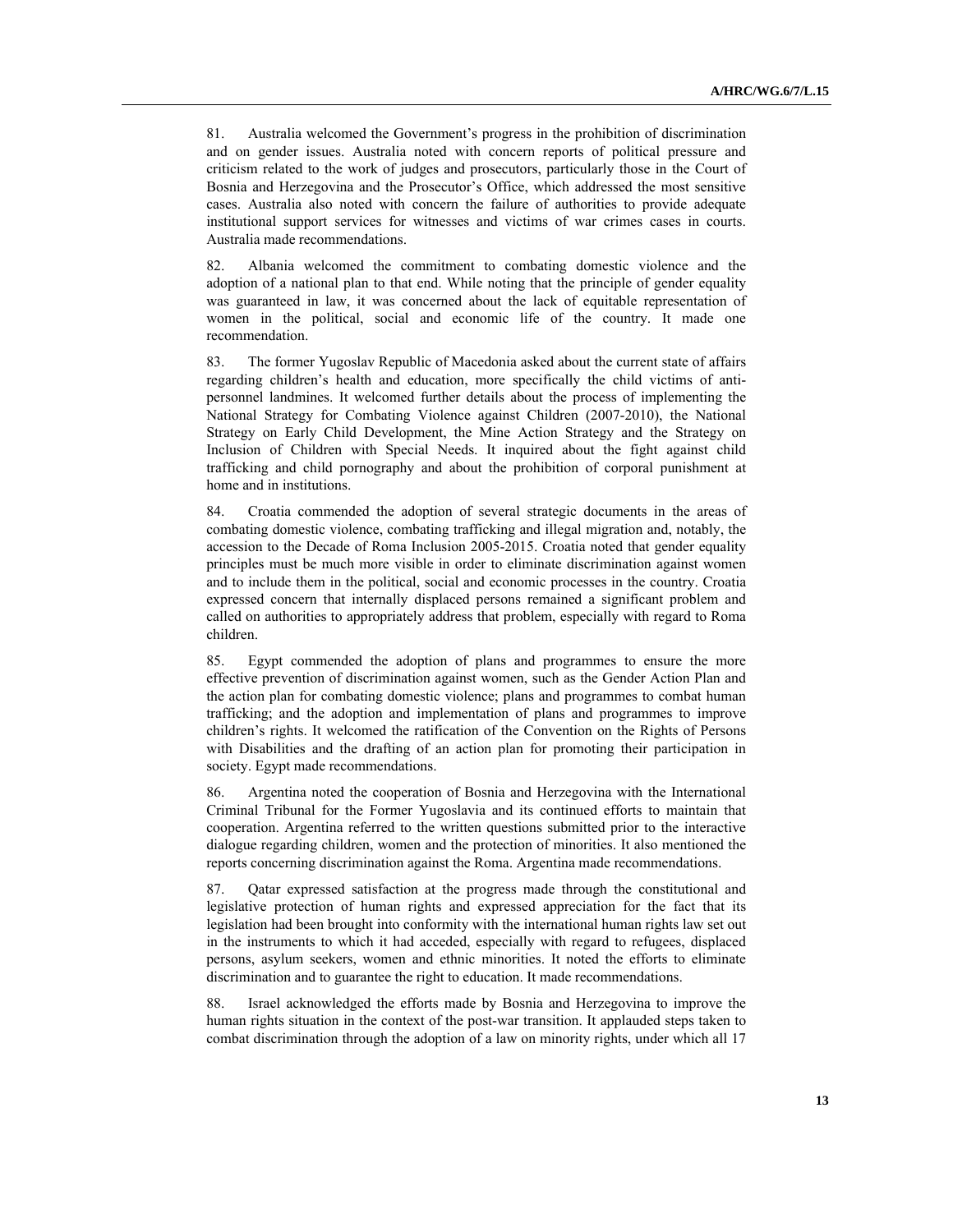minorities were recognized, as well as its efforts to incorporate the Roma population into society. Israel made recommendations.

89. In concluding remarks, Bosnia and Herzegovina indicated that it would intensify its efforts to initiate and implement effective activities to resolve the problems noted by the Working Group. The delegation emphasized that Bosnia and Herzegovina was committed to its accession to Euro-Atlantic integration processes, which were aimed at fulfilling conditions for accession to the European Union. Those processes also led to stronger institutions and greater capacity to ensure the full observance of human rights and fundamental freedoms for all the citizens of Bosnia and Herzegovina and all residing therein.

## **II. Conclusions and/or recommendations**

90. The following recommendations will be examined by Bosnia and Herzegovina, which will provide responses in due course, but no later than the fourteenth session of the Human Rights Council, to be held in June 2010. The responses made by Bosnia and Herzegovina to the recommendations will be included in the outcome report adopted by the Council at its fourteenth session.

1. To sign and ratify the Convention on the Rights of Persons with Disabilities and the Optional Protocol to ICESCR, and to ratify the International Convention for the Protection of All Persons from Enforced Disappearance (Spain);

2. To ratify the Convention on the Rights of Persons with Disabilities (Mexico);

3. To consider ratifying the International Convention for the Protection of All Persons from Enforced Disappearance, to and accept the competence of the relevant committee (Argentina);

4. To sign and ratify the Convention on the Rights of the Persons with Disabilities (Argentina);

5. To ratify the Convention on the Rights of Persons with Disabilities (Qatar);

6. To implement the Optional Protocol to the Convention on the Rights of the Child on the sale of children, child prostitution and child pornography, and to incorporate it into the criminal justice system (Qatar);

7. To amend the criminal code in order to include the definition of sexual violence, in accordance with international standards (Spain);

8. To expedite its efforts to adopt the law on the prohibition of all fascist and neo-fascist organizations and the use of their symbols (Pakistan);

9. To take further activities to improve the situation of the State-level Ombudsmen (Slovenia);

10. To provide to the Ombudsman the material support necessary to ensure its effectiveness and independence (Poland);

11. To strengthen the capacity and improve effectiveness of the State-level human rights Ombudsman , ensuring adherence to the Paris Principles (United Kingdom of Great Britain and Northern Ireland);

12. To consider in a timely manner the establishment of a national human rights institution, with accreditation status granted by the Intentional Coordinating Committee of National Institutions for the Promotion and Protection of Human Rights (Slovakia);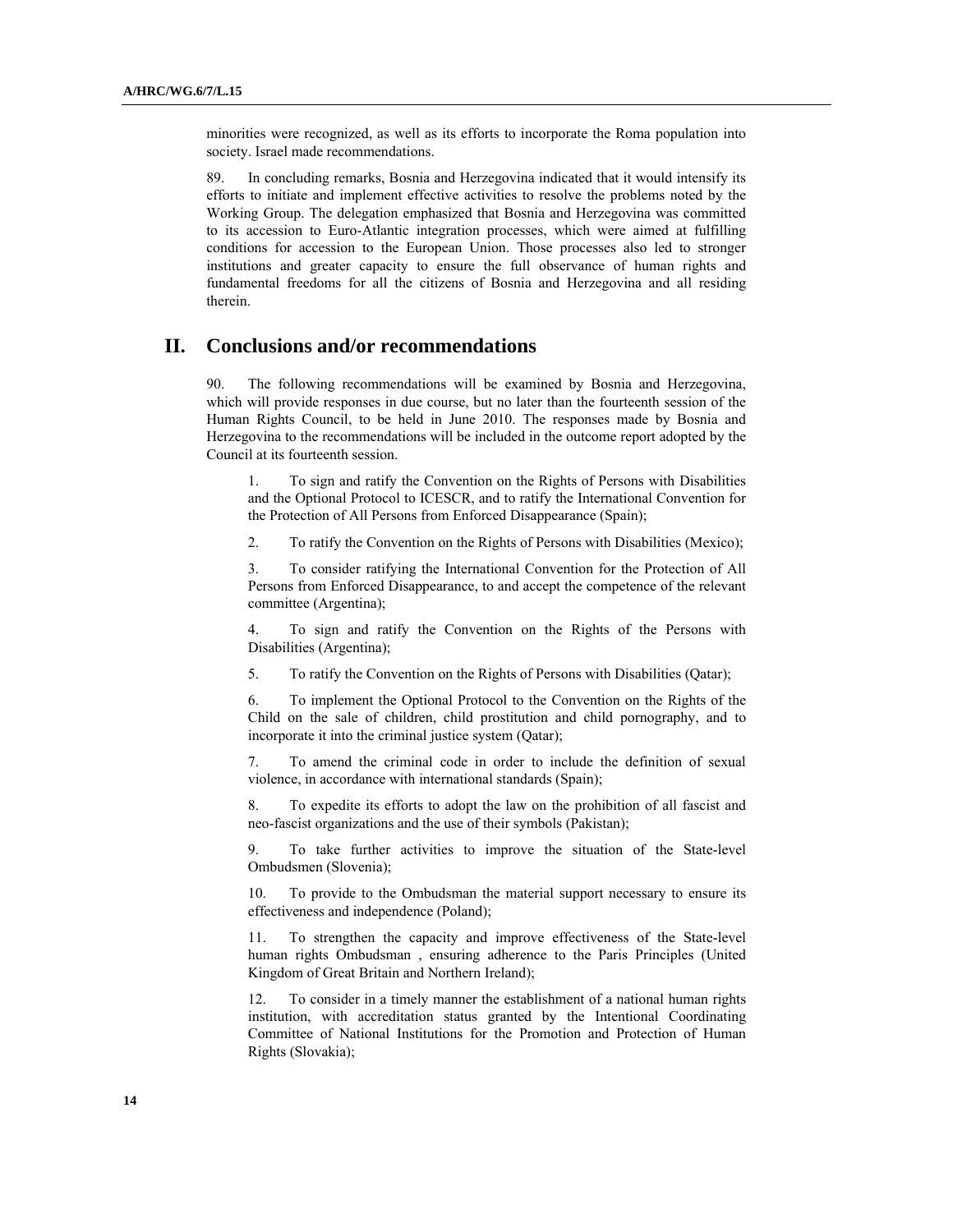13. To take the measures necessary to accelerate the unification of the three national human rights institutions, which should have been completed at the end of 2006, in order to help avoid fragmented policies and administrative structures that hinder the fulfilment of human rights (Mexico);

14. To strengthen the role of and provide the necessary resources to the National Council of Children (Austria);

15. To strengthen the competence of the Communications Regulatory Agency to reduce the risk of inciting ethnic or religious hatred (Pakistan);

16. To appoint a new Board and Director General of the Communications Regulatory Authority (Italy);

17. To expedite the establishment of its National Preventive Mechanism, in keeping with its obligations under the Optional Protocol to the United Nations Convention against Torture (United Kingdom);

18. To continue to strengthen its institutional mechanisms for the protection of human rights and freedoms (Egypt);

19. To intensify efforts to harmonize its national legislation with international standards, including by providing more training for judicial and law enforcement officials for the effective application of international standards (Malaysia);

20. To establish a comprehensive witness protection scheme for cases involving war crimes, with sufficient safeguards including a identity protection system and psychological support (Spain);

21. To continue to strengthen, through concrete steps, national unity, tolerance and the peaceful coexistence of representatives of various nationalities and religious groups (Kazakhstan);

22. To develop a multi-ethnic learning environment in schools, aimed at reconciliation among ethnic groups (Italy);

23. To intensify its efforts to progressively implement the recommendations of the Committee on the Rights of the Child, in collaboration with the relevant United Nations agencies (Morocco);

24. To implement the recommendation of the Committee on the Rights of the Child to improve support for street children, in particular shelter, nutrition, health care and educational opportunities (Austria);

25. To extend an open standing invitation to all special procedures (Spain);

26. To extend an open and standing invitation to mandate holders of special procedures (Chile);

27. To consider extending a standing invitation to special procedures (Jordan);

28. To consider extending an open invitation to the Human Rights Council special procedures (Ukraine);

29. To extend a standing invitation to all special procedures of the Human Rights Council (Latvia);

30. To continue its efforts to combat racial and ethnic discrimination, in particular through programmes promoting tolerance in public education (France);

31. To eliminate discriminatory provisions from the Constitution; to adopt comprehensive anti-discrimination legislation including, inter alia, protection against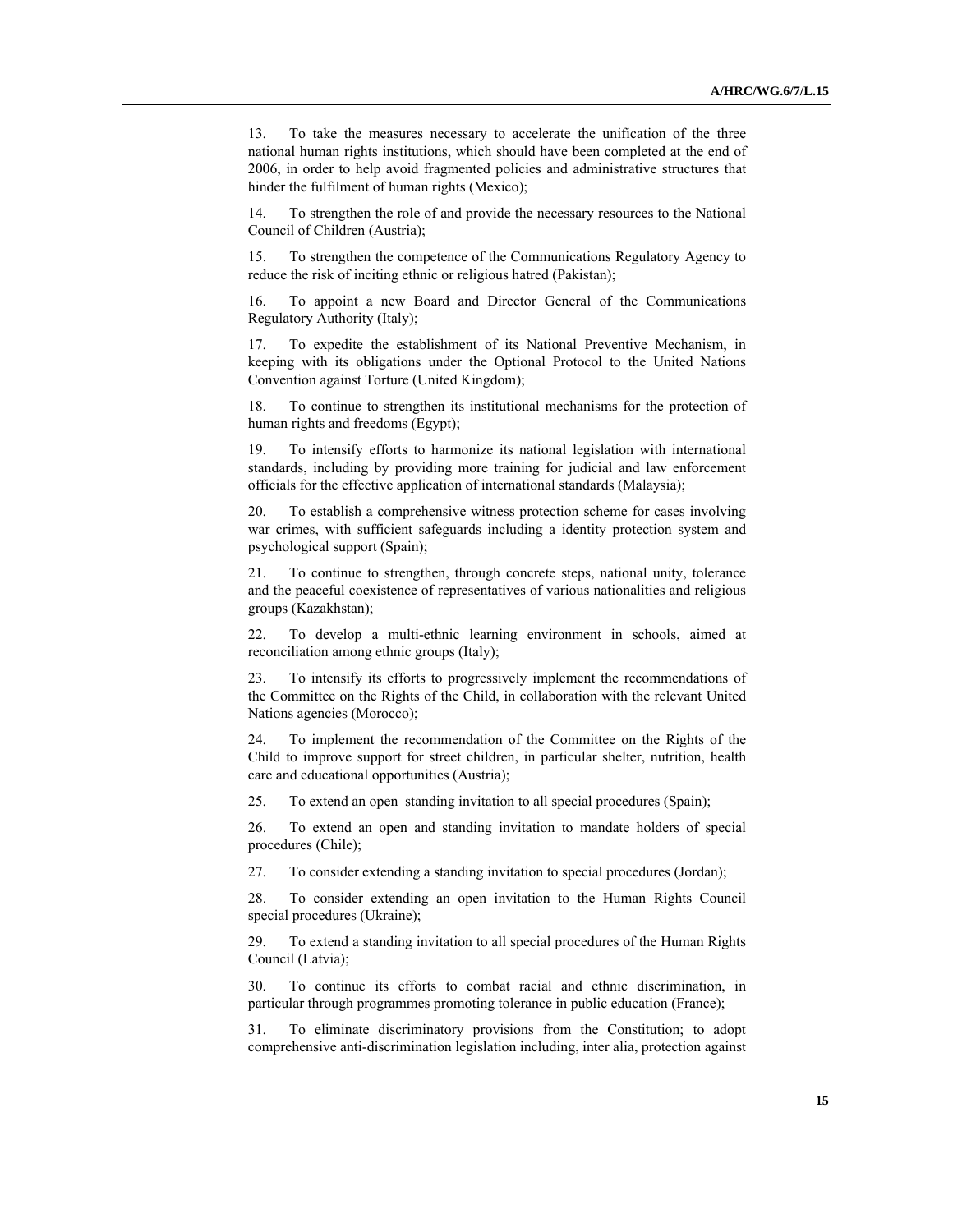discrimination based on sex or gender; to strengthen the protection of persons against statelessness; and to adopt measures to guarantee universal birth registration under all circumstances, including for Roma children (Czech Republic);

32. To effectively regulate and implement the norms in force regarding the prohibition of discrimination on the basis of race, gender, disability or social condition (Argentina);

33. To strictly apply criminal provisions on hate speech and hate crimes, and to conduct awareness-raising campaigns to promote tolerance (Czech Republic);

34. To guarantee for everyone effective protection against all discrimination based on sexual orientation or gender identity, and to publicly condemn all acts of violence connected with such discrimination and prosecute those responsible (Switzerland);

35. In keeping with CEDAW recommendations, to ensure that women have access to adequate health and social services, and to take a concrete step to reduce maternal mortality rates (Kazakhstan);

36. To take measures to fulfil recommendations made by the Committees (CEDAW and CERD) in respect of the lack of measures aimed at eliminating discrimination against women (Ukraine);

37. To take the measures necessary to improve the level of representation of women (Albania);

38. To take further activities to improve the situation of women and to secure children's rights (Slovenia);

39. To continue the implementation of comprehensive strategies aimed at the protection of children's rights (Belarus);

40. To continue to enhance its efforts to take into account the needs of children, and to continue to take the measures necessary to guarantee children's rights in the field of social protection and education (Libyan Arab Jamahiriya);

41. To intensify efforts to implement the country's international commitments, as well as the corresponding national strategies and plans of action regarding children's rights (Slovakia);

42. To make efforts to do a way with imbalances in approaches to disability, depending on the geographic area and the cause of disability (Finland);

43. To establish a Council for Persons with Disabilities in Bosnia and Herzegovina (Finland);

44. To adopt legislation to protect persons with physical disabilities to guarantee their well-being and their possible rehabilitation, without any kind of discrimination (Argentina);

45. To proceed without delay in effectively implementing the law against discrimination adopted in 2009 (Switzerland);

46. To take all steps necessary to remove ethnic segregation from schools, in order to encourage greater understanding among young people of different ethnicities (Canada);

47. To end segregation in schools to ensure that one curriculum is taught to all children that promotes tolerance among the different ethnic groups in the country and appreciates their specificities (Netherlands);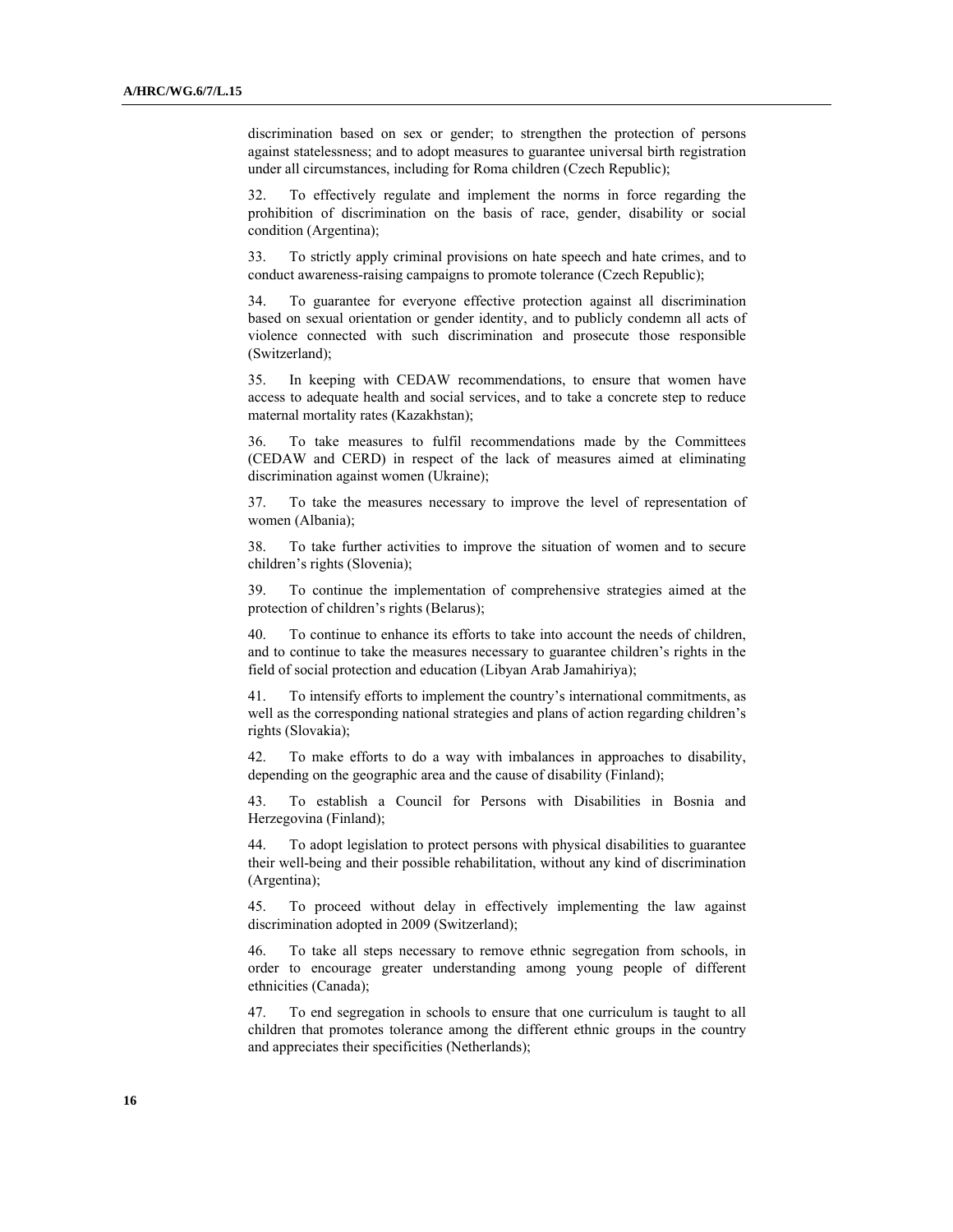48. To take the measures necessary to combat discrimination based on sexual orientation or gender identity (France);

49. To express a strong commitment to protecting and advocating the fundamental human rights of members of the lesbian, gay, bisexual and transgender communities as equal citizens, in keeping with the country's commitments to international conventions (Norway);

50. To take all the measures necessary to ensure full respect for existing legislation for lesbians, gays, transsexuals and bisexuals (Netherlands);

51. To amend laws that still contain provisions that discriminate against lesbians, gays, transsexuals and bisexuals (Netherlands);

52. To (Republika Srpska) repeal the death penalty from its Constitution (United Kingdom);

53. To eliminate the provision of the death penalty from the Constitution of the Republika Srpska (Italy);

54. To consider a moratorium on the death penalty as a step towards its effective abolition (Argentina);

55. To make the fight against violence against women a priority in its strategies, and to seek as much international assistance as needed in that regard (Morocco);

56. To monitor the effective implementation of laws preventing violence against women (Belgium);

57. To further invest in the fight against domestic violence by, inter alia, establishing shelters for victims and providing support to non-governmental organizations working in that field (Belgium);

58. To put in place adequate channels for the reporting of child abuse, with a view to criminal persecution, and to provide physical and psychological assistance for the victims of such violence (Brazil);

59. To fully implement the Gender Action Plan, to develop a more coordinated response to authorities, and to protect victims of domestic violence and provide them with adequate care (Australia);

60. To strengthen its efforts in the fight against women trafficking, a phenomenon that remains of concern (France);

61. To increase efforts to combat the trafficking in human beings, including through the development of international cooperation with interested Governments, international organizations and non-governmental organizations (Belarus);

62. To increase its policing capacity and enhance judicial reforms to enable it to better fight organized crime and human trafficking (Canada);

63. To work on long-term preventive programmes targeting the trafficking of persons, especially women and children (Germany);

64. To continue efforts to prevent internal trafficking and trafficking from the country to other countries, in accordance with the recommendation of the Special Rapporteur on the trafficking in persons, especially women and children (Kazakhstan);

65. To put in place a national plan to effectively combat the trafficking in human persons, and to cooperate with neighboring countries (Qatar);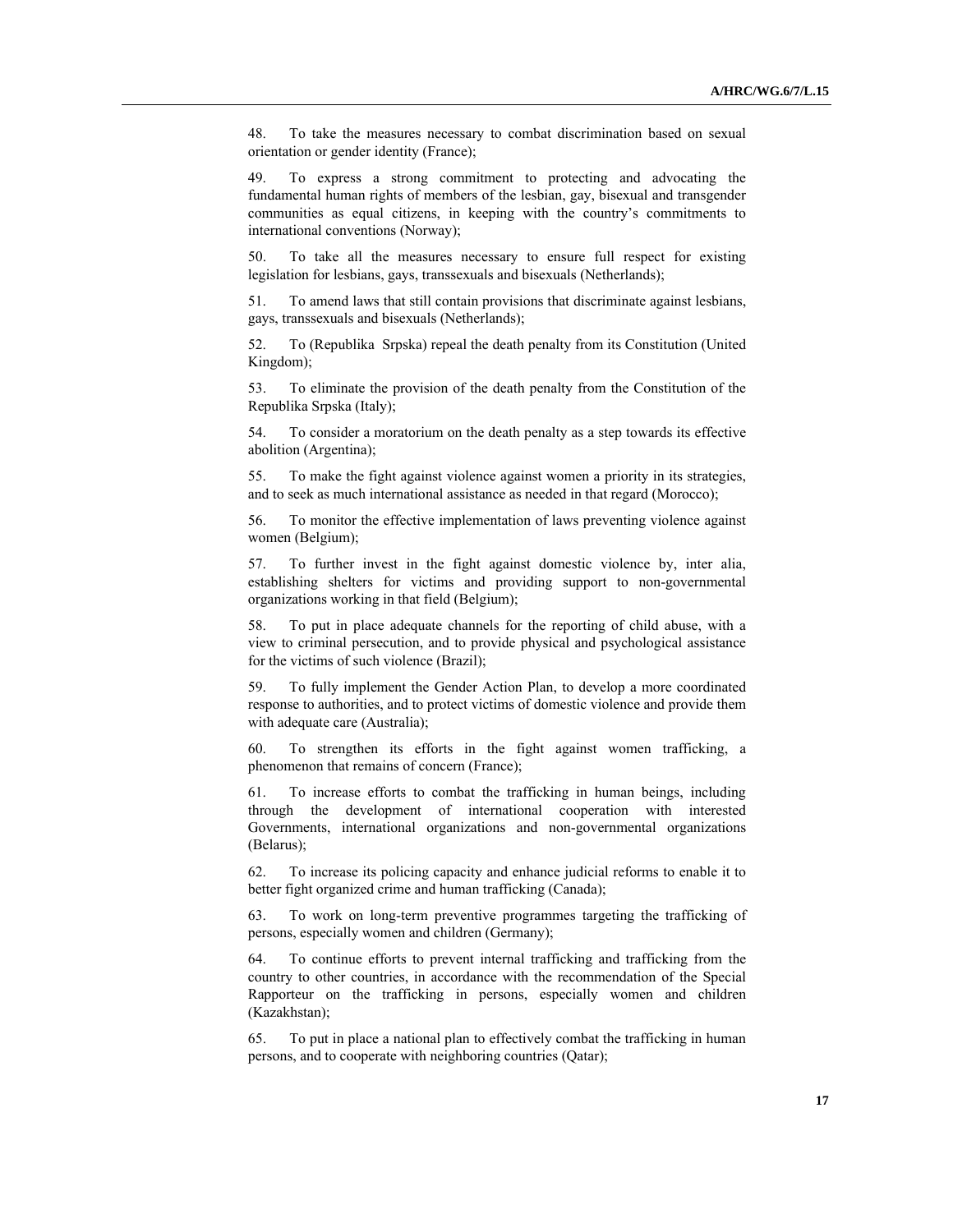66. To expand its efforts to establish and implement a sustainable and uniform system to assist in data retention, direct aid and assistance to victims in trafficking (Israel);

67. To continue investigating crimes of sexual violence arising from the armed conflict, to prosecute those responsible and to provide reparations to victims (Chile);

68. To develop support measures for women victims of sexual abuse committed during the war (Spain);

69. To consider the possibility of seeking international assistance to eliminate anti-personnel mines (Algeria);

70. To continue to carry out mine-awareness campaigns and undertake, as a priority, demining programmes to demine the approximately 30,000 minefields throughout the country, as well as lend psychological and social assistance to the children affected, as recommended by the Committee on the Rights of the Child (Israel);

71. To further strengthen the law enforcement and judicial system in the effort to address impunity, and to prevent the incidence of trafficking and domestic violence, as well as the sexual abuse of women and girls (Malaysia);

72. To increase its efforts to fight impunity for war crimes, in particular sexual violence, by, inter alia, including a definition of sexual violence in the criminal code (Austria);

73. To adopt further measures to provide victims of war crimes with effective remedies, including improved access to and affordability of health services and the establishment of psycho-social support centres (Austria);

74. To implement the reforms necessary to improve the effectiveness of the justice system in order to guarantee the right to a fair trial, in particular to guarantee court access for and adequate court utilization by linguistic minorities (Mexico);

75. To conduct a standing information campaign to disseminate international obligations under international human rights law and international humanitarian law, and to intensify the training of law enforcement officials to ensure that they are aware of their obligation to apply in practice the principles of those international instruments (as acknowledged in the national report), with the assistance of OHCHR (Mexico);

76. To continue its efforts to ensure the independence of the judiciary (Pakistan);

77. To proceed to implement, as soon as possible and effectively, the national strategy regarding war crimes, and to formulate and adopt a national strategy regarding transitional justice (Switzerland);

78. To improve training for police and detention centre personnel, and to modernize its facilities to meet the needs of all prisoners (United States of America);

79. To improve weak administrative and judicial systems that pose obstacles to safeguarding the rights of members of religious minorities (United States of America);

80. To continue the fight against impunity, and to provide justice for victims of crimes (Germany);

81. To ensure that the relationship between the executive and the judiciary is based on mutual trust and respect for non-interference in their respective prerogatives and functions (Australia);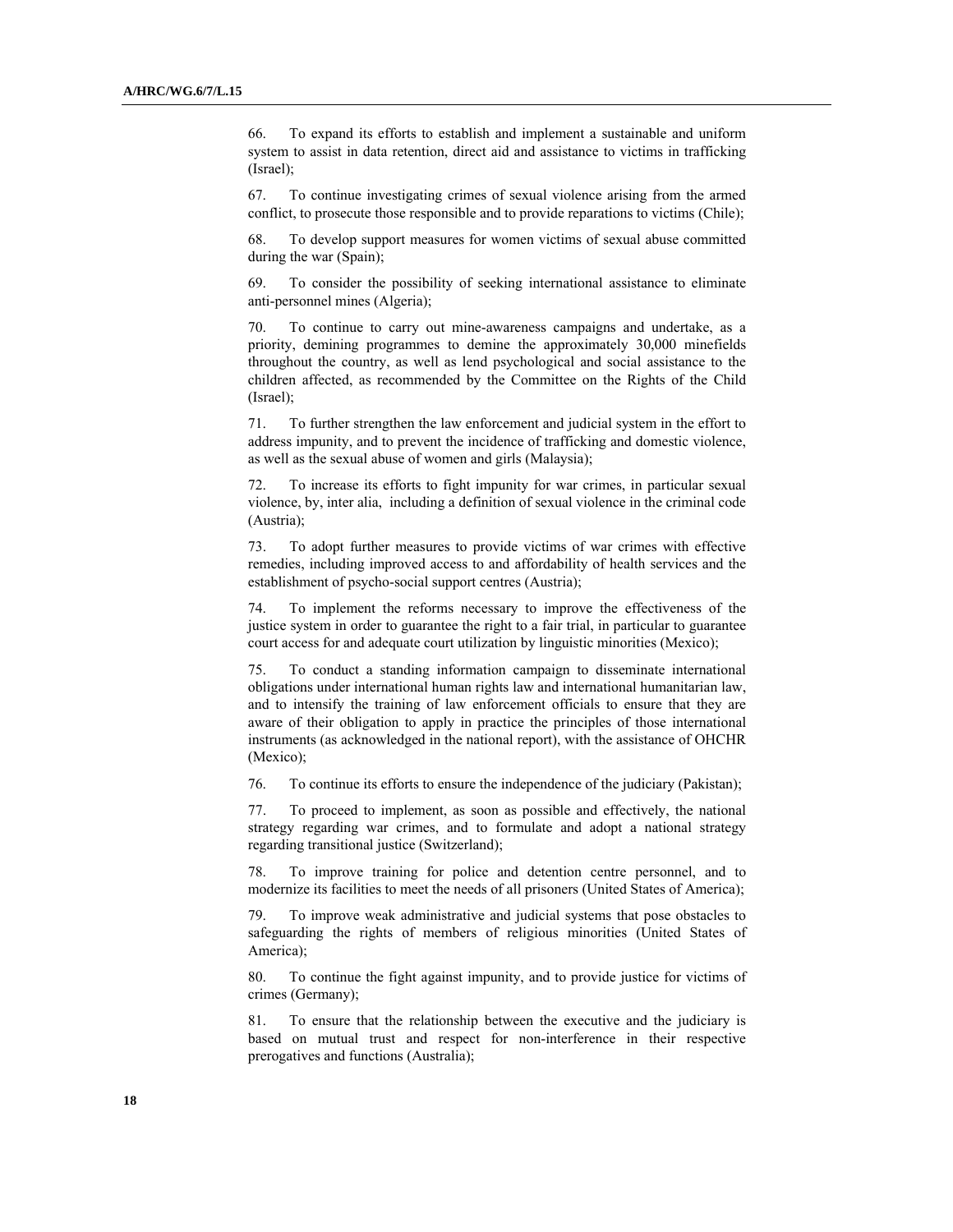82. To allocate the resources necessary to develop programmes for an effective witness support network (Australia);

83. To consider making further efforts to train law enforcement officials, judges and police officers in the area of human rights (Egypt);

84. To continue its efforts to combat corruption, in particular corruption involving law enforcement authorities (Poland);

85. To intensify the existing efforts to protect religious freedom and freedom of expression (Italy);

86. To intensify its efforts to ensure the full and unhindered exercise of the freedom of expression, particularly in the context of freedom of the press and the media (Poland);

87. To take the measures necessary to ensure freedom of expression, promote diversity of opinion and prevent all interference with freedom of the press and, inter alia, systematically investigate aggression or threats against journalists and bring to justice those responsible (Switzerland);

88. To (the government of the Republic of Srpska) effectively investigate and prosecute violations against human rights defenders (Norway);

89. To forcefully denounce attacks against human rights defenders, and to ensure State authorities give human rights defenders legitimacy and recognition through supportive statements (Norway);

90. To adopt appropriate measures to widely disseminate and ensure full observance of the Declaration on Human Rights Defenders (Norway);

91. To continue adopting measures to guarantee the protection of human rights defenders (Chile);

92. To ensure that all assaults on human rights defenders, journalists and members of their families are properly investigated and that perpetrators are brought to justice (Netherlands);

93. To create an appropriate legal framework to guarantee the rights of human rights defenders, and to ensure that violence, threats and intimidation against them will be prosecuted (Belgium);

94. To ensure the protection of human rights defenders operating in the country, in accordance with the United Nations Declaration on Human Rights Defenders, to spare them intimidation and harassment (Slovakia);

95. To improve the working conditions of human rights activists, to take all steps necessary to strengthen freedom of expression and freedom of the press and, in particular, to rigorously prosecute cases of intimidation against media representatives (Germany);

96. To contribute to an atmosphere supportive of a free and vibrant civil society, including by ensuring positive public communication and enhanced police capacity to provide protection and conduct investigations (Canada);

97. To fully investigate all allegations of intimidation and violence against civil society actors, and to prosecute those responsible (Canada);

98. To undertake significant further activities to amend electoral legislation regarding the members of the Bosnia and Herzegovina Presidency and the delegates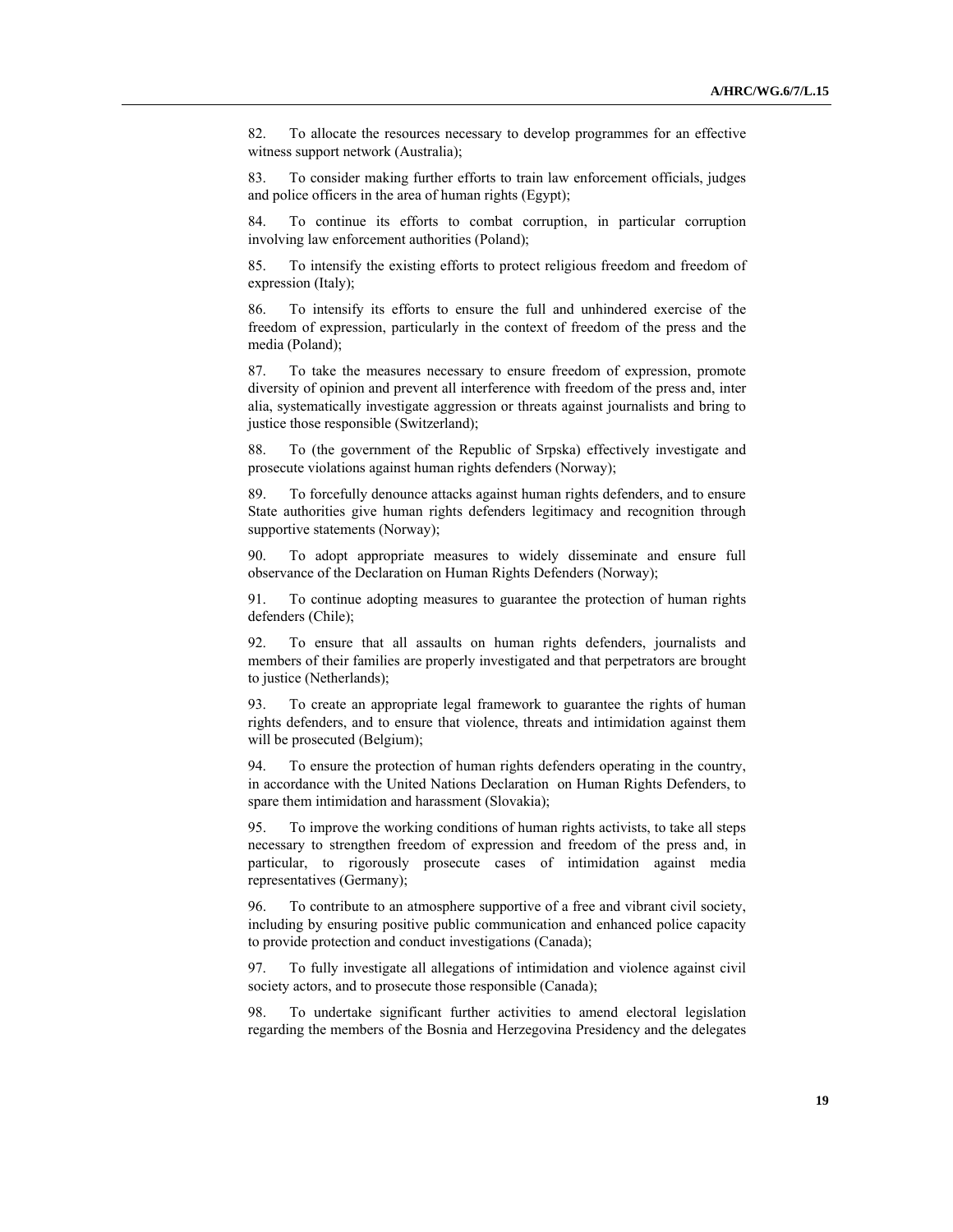of the House of Peoples, to ensure full compliance with the European Convention on Human Rights (Slovenia);

99. With regard to upcoming general elections and in accordance with the recent judgment of the European Court of Human Rights, to ensure that all citizens, without distinction as to their ethnic origin, are able to present themselves to the High Chamber of Parliament and the Presidency of the State (Switzerland);

100. To amend the Constitution in keeping with the recent ruling by the European Court of Human Rights to recognize the equality of all citizens and prevent discrimination against minorities (United Kingdom);

101. To move forward with constitutional reform, giving all peoples the equal right to run for elected office and the equal right to participation in the political system (Canada);

102. To amend the Constitution and election laws to permit the members of communities other than the Bosniaks, Serbs and Croats to run for the Presidency or become members of the House of Peoples (Netherlands);

103. To take the steps necessary to harmonize other legislation with the Gender Law in order to ensure women's access and participation in decision-making bodies (Norway);

104. To accord special attention to the fight against unemployment and poverty, especially on behalf of vulnerable groups (Algeria);

105. To redouble its efforts in the areas of wealth distribution and poverty eradication by allocating adequate human and financial resources to the vulnerable segments of society (Malaysia);

106. To take measures to guarantee effective access for women and girls to information and services regarding sexual and reproductive health (Brazil);

107. To continue its socio-economic programmes, reforms and initiatives with a view to enhancing the protection and promotion of fundamental human rights and freedoms (Nigeria);

108. To continue to strengthen its activities to integrate persons with special needs into social life, bearing in mind that need (Ukraine);

109. To take the steps necessary to resolve the problem of the fragmentation of the education system, including strengthening policy development and strategic planning, improving access to inclusive and high-quality education, promoting child participation, taking measures to prevent discrimination against and segregation of children, and promoting tolerance and respect for diversity in the education system (Norway);

110. To enhance human rights education (Jordan);

111. To continue to place priority on combating discrimination against ethnic minorities, in particular Roma, including by allocating sufficient resources to programmes to combat prejudice, and to establish monitoring mechanisms (Austria);

112. To strengthen the Roma Council, and to ensure that the Council is consulted in connection with any process that has an impact on Roma rights (Austria);

113. To take concrete measures to ensure that the Law on Protection of National Minorities will be effectively implemented, in order to overcome the social challenges facing the Roma people (Norway);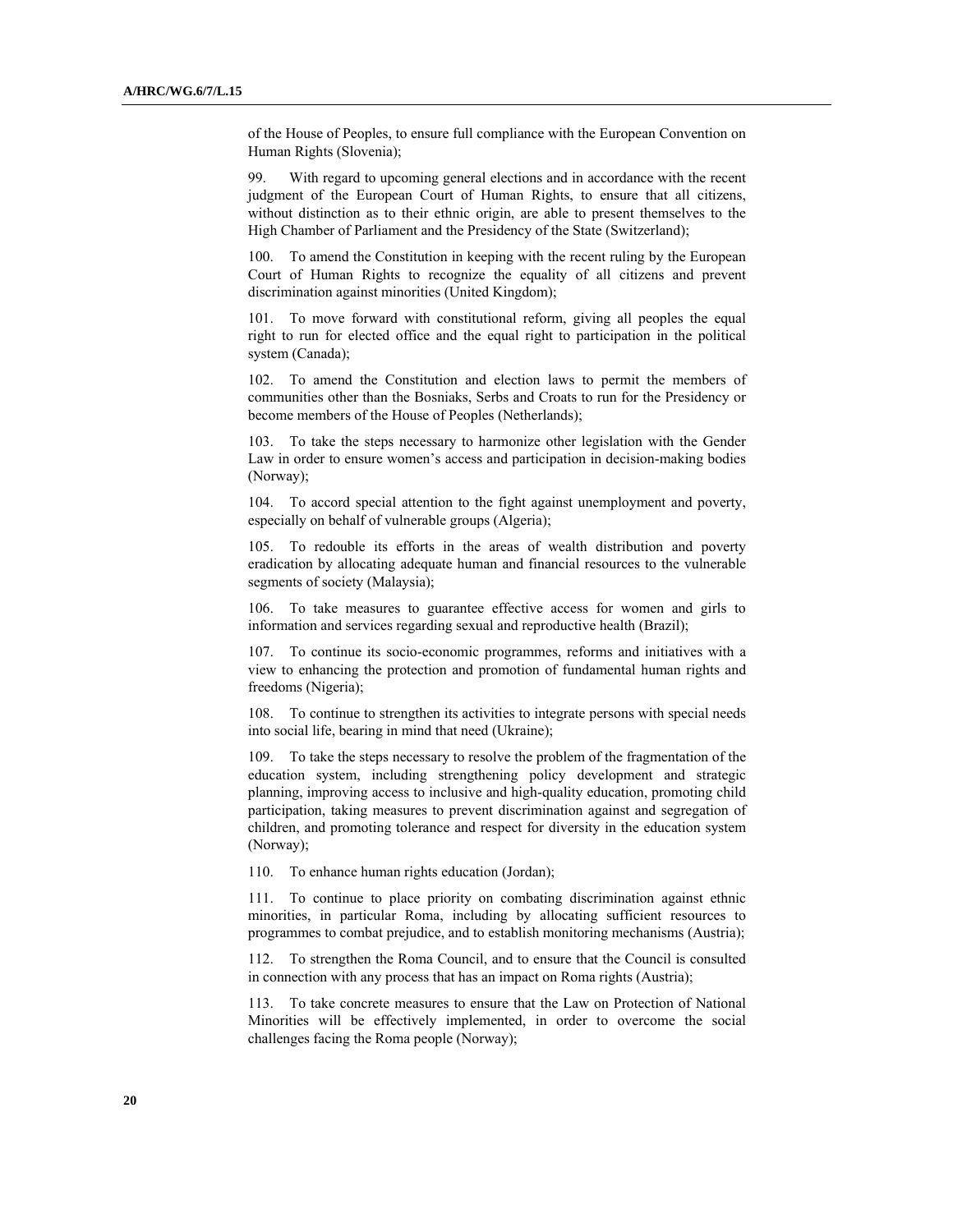114. To take the measures necessary to guarantee that the Roma ethnic minority has access to identity documentation, without mentioning their ethnic group (Argentina);

115. To create and implement public information programmes to combat anti-Roma prejudice, as recommended by the Human Rights Committee, and to harmonize civil registration procedures, as indicated by the United Nations High Commissioner for Refugees (Israel);

116. To review school curriculums to ensure that they are sensitive to the needs of minorities and promote human rights and pluralism (Canada);

117. To re-enforce the promotion and protection of the civil and political rights and economic, social and cultural rights of persons who have returned to their regions of origin and are now minorities in those places (Switzerland);

118. To ensure that measures are taken to accelerate the sustainable return of refugees and internally displaced persons to their places of origin, by improving their reception conditions (Algeria);

119. To undertake further activities to improve the socio-economic integration of those who have returned (refugees and internally displaced persons) (Slovenia);

120. To provide, as a matter of priority, support to ensure the sustainable return of refugees and internally displaced persons (Czech Republic);

121. To intensify its efforts to ensure the sustainable return of returnees to their home communities, by ensuring their equal enjoyment of their social, economic and cultural rights, especially in the field of social protection, health care and education (Brazil);

122. To take the steps necessary to ensure all that victims of the conflict, including internally displaced persons, can receive appropriate assistance in order to prevent a further worsening of their human rights situation, as well as to create favourable conditions for the return of internally displaced persons to their places of origin (Japan);

123. To strengthen cooperation with the international community and organizations in building capacity in crucial areas, including poverty eradication, justice administration, primary education and gender equality (Malaysia);

124. To request and be extended all its assessed needs, including all possible technical, human and financial resources, to complement its efforts to strengthen the human rights infrastructure in accordance with its Constitution and international standards (Pakistan);

125. To establish an effective and inclusive process to follow up on the recommendations resulting from the present review (Norway).

91. All conclusions and/or recommendations set out in the present report reflect the positions of the submitting State(s) and/or the State under review. They should not be construed as endorsed by the Working Group as a whole.